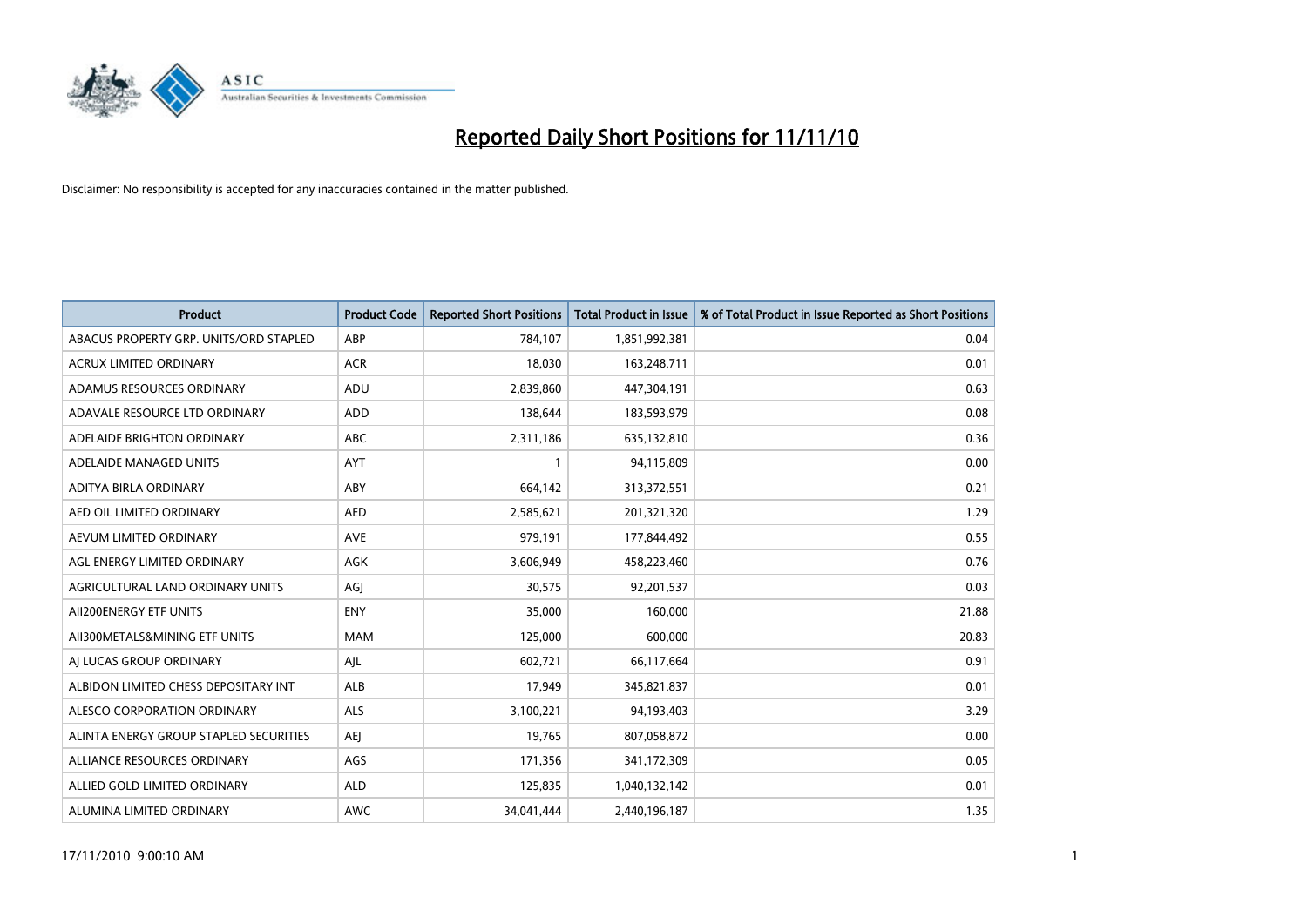

| <b>Product</b>                          | <b>Product Code</b> | <b>Reported Short Positions</b> | <b>Total Product in Issue</b> | % of Total Product in Issue Reported as Short Positions |
|-----------------------------------------|---------------------|---------------------------------|-------------------------------|---------------------------------------------------------|
| AMADEUS ENERGY ORDINARY                 | AMU                 | 454.000                         | 304,030,905                   | 0.15                                                    |
| AMALGAMATED HOLDINGS ORDINARY           | <b>AHD</b>          | 4                               | 157,396,607                   | 0.00                                                    |
| AMCOM TELECOMM, ORDINARY                | <b>AMM</b>          | 4,077,790                       | 716,812,103                   | 0.57                                                    |
| AMCOR LIMITED ORDINARY                  | <b>AMC</b>          | 3,587,513                       | 1,224,688,007                 | 0.27                                                    |
| AMP LIMITED ORDINARY                    | AMP                 | 19,224,459                      | 2,094,424,200                 | 0.90                                                    |
| AMPELLA MINING ORDINARY                 | <b>AMX</b>          | 28,646                          | 200,225,108                   | 0.01                                                    |
| ANDEAN RESOURCES LTD ORDINARY           | <b>AND</b>          | 1,156,897                       | 548,450,367                   | 0.21                                                    |
| ANSELL LIMITED ORDINARY                 | <b>ANN</b>          | 1,051,256                       | 132,986,402                   | 0.79                                                    |
| ANTARES ENERGY LTD ORDINARY             | <b>AZZ</b>          | 118,654                         | 299,333,110                   | 0.04                                                    |
| ANZ BANKING GRP LTD ORDINARY            | ANZ                 | 5,419,739                       | 2,559,768,592                 | 0.19                                                    |
| APA GROUP STAPLED SECURITIES            | <b>APA</b>          | 5,621,064                       | 551,689,118                   | 1.03                                                    |
| APEX MINERALS NL ORDINARY               | <b>AXM</b>          | 885,146                         | 3,567,819,909                 | 0.02                                                    |
| APN EUROPEAN RETAIL UNITS STAPLED SEC.  | <b>AEZ</b>          | 11,832                          | 544,910,660                   | 0.00                                                    |
| APN NEWS & MEDIA ORDINARY               | <b>APN</b>          | 12,781,820                      | 606,084,019                   | 2.10                                                    |
| APOLLO GAS LIMITED ORDINARY             | <b>AZO</b>          | 71,180                          | 90,400,136                    | 0.08                                                    |
| AQUARIUS PLATINUM. ORDINARY             | <b>AOP</b>          | 3,910,663                       | 463,231,008                   | 0.84                                                    |
| AQUILA RESOURCES ORDINARY               | <b>AQA</b>          | 999,430                         | 322,862,186                   | 0.30                                                    |
| ARAFURA RESOURCE LTD ORDINARY           | <b>ARU</b>          | 2,961,351                       | 334,995,342                   | 0.87                                                    |
| ARDENT LEISURE GROUP STAPLED SECURITIES | AAD                 | 1,331,557                       | 312,836,274                   | 0.42                                                    |
| ARGO INVESTMENTS ORDINARY               | ARG                 | 600                             | 607,927,445                   | 0.00                                                    |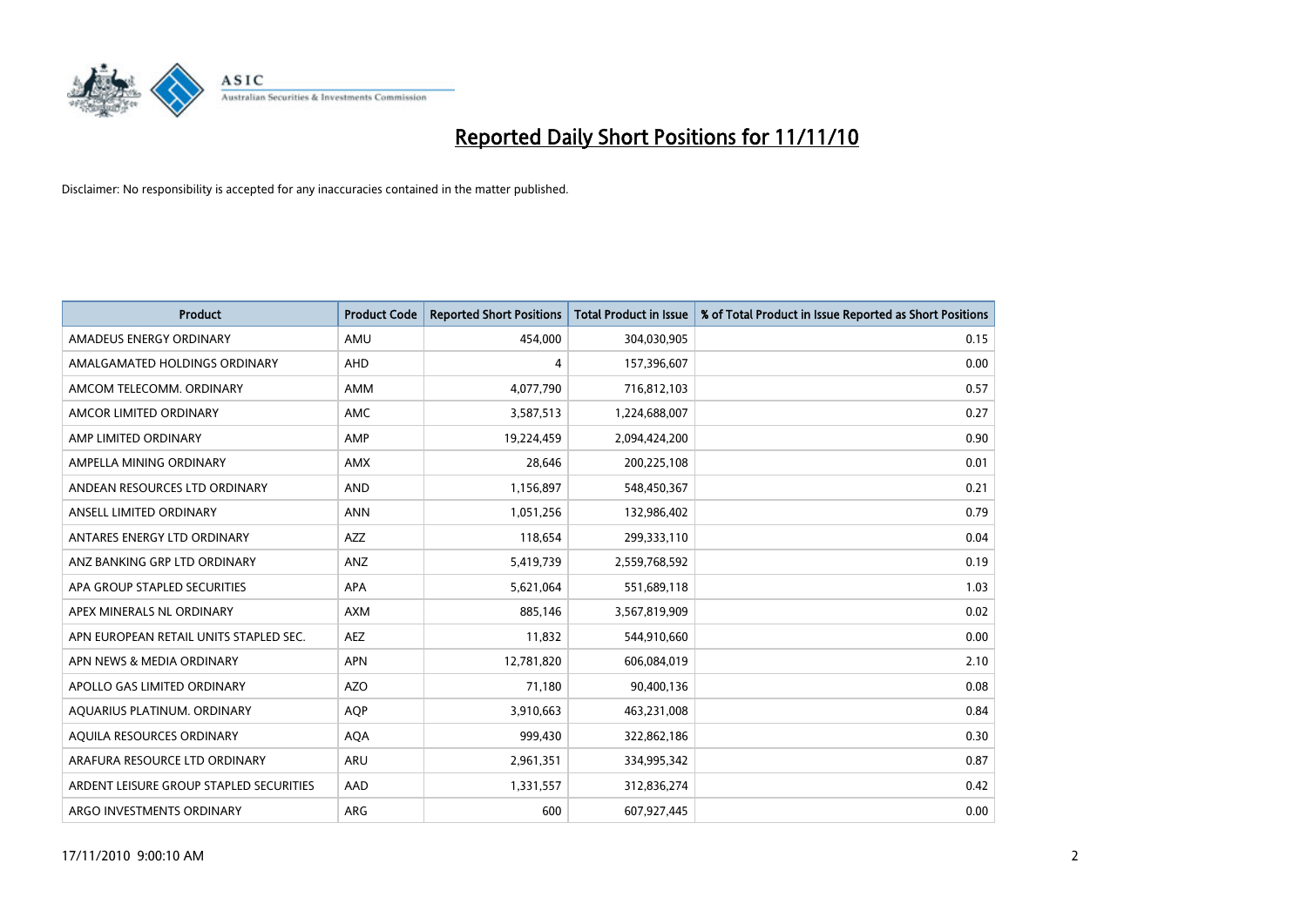

| <b>Product</b>                          | <b>Product Code</b> | <b>Reported Short Positions</b> | <b>Total Product in Issue</b> | % of Total Product in Issue Reported as Short Positions |
|-----------------------------------------|---------------------|---------------------------------|-------------------------------|---------------------------------------------------------|
| ARISTOCRAT LEISURE ORDINARY             | <b>ALL</b>          | 30,037,230                      | 533,983,910                   | 5.62                                                    |
| ASCIANO LIMITED DEFERRED SETTLEMENT     | <b>AIODA</b>        | 17,378,127                      | 2,926,103,883                 | 0.60                                                    |
| ASG GROUP LIMITED ORDINARY              | ASZ                 | 25,993                          | 156,064,384                   | 0.01                                                    |
| ASPEN GROUP ORD/UNITS STAPLED           | <b>APZ</b>          | 1,175,026                       | 583,934,711                   | 0.19                                                    |
| <b>ASTON RES LTD ORDINARY</b>           | <b>AZT</b>          | 3,000                           | 204,527,604                   | 0.00                                                    |
| ASTRO JAP PROP GROUP STAPLED SECURITIES | AJA                 | 524,160                         | 508,212,161                   | 0.11                                                    |
| ASX LIMITED ORDINARY                    | <b>ASX</b>          | 1,189,192                       | 175,136,729                   | 0.68                                                    |
| ATLANTIC LIMITED ORDINARY               | ATI                 | 153,579                         | 107,736,666                   | 0.14                                                    |
| ATLAS IRON LIMITED ORDINARY             | <b>AGO</b>          | 8,465,433                       | 543,657,119                   | 1.56                                                    |
| AUCKLAND INTERNATION ORDINARY           | <b>AIA</b>          | 54                              | 1,317,998,787                 | 0.00                                                    |
| AURORA OIL & GAS ORDINARY               | <b>AUT</b>          | 203,212                         | 318, 365, 342                 | 0.06                                                    |
| AUSDRILL LIMITED ORDINARY               | ASL                 | 42,350                          | 262,467,242                   | 0.01                                                    |
| AUSENCO LIMITED ORDINARY                | AAX                 | 4,219,317                       | 122,427,576                   | 3.43                                                    |
| AUST VINTAGE LTD ORDINARY               | <b>AVG</b>          | 18,017                          | 128,282,317                   | 0.01                                                    |
| AUSTAL LIMITED ORDINARY                 | ASB                 | 213,161                         | 188,069,638                   | 0.11                                                    |
| AUSTAR UNITED ORDINARY                  | <b>AUN</b>          | 13,854,796                      | 1,271,329,063                 | 1.08                                                    |
| AUSTBROKERS HOLDINGS ORDINARY           | <b>AUB</b>          | $\overline{2}$                  | 54,339,433                    | 0.00                                                    |
| AUSTEREO GROUP LTD. ORDINARY            | <b>AEO</b>          | 80,271                          | 344,783,708                   | 0.02                                                    |
| AUSTIN ENGINEERING ORDINARY             | <b>ANG</b>          | 11,085                          | 71,364,403                    | 0.01                                                    |
| <b>AUSTRALAND ASSETS ASSETS</b>         | AAZPB               | 1,168                           | 2,750,000                     | 0.04                                                    |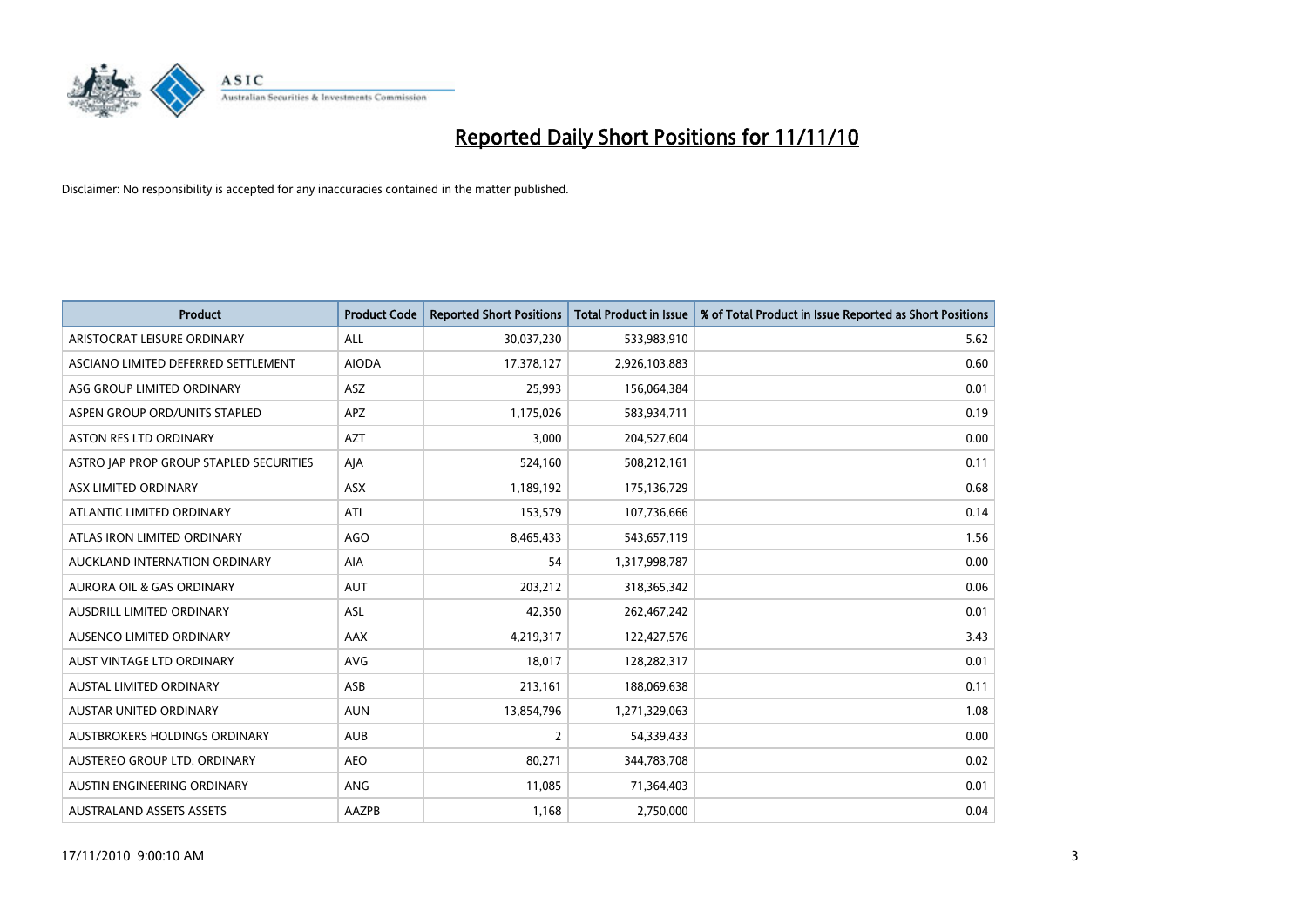

| <b>Product</b>                       | <b>Product Code</b> | <b>Reported Short Positions</b> | Total Product in Issue | % of Total Product in Issue Reported as Short Positions |
|--------------------------------------|---------------------|---------------------------------|------------------------|---------------------------------------------------------|
| AUSTRALAND PROPERTY STAPLED SECURITY | <b>ALZ</b>          | 212,226                         | 576,837,197            | 0.03                                                    |
| AUSTRALIAN AGRICULT. ORDINARY        | AAC                 | 4,553,806                       | 264,264,459            | 1.71                                                    |
| <b>AUSTRALIAN EDUCATION UNITS</b>    | <b>AEU</b>          | 625,000                         | 134,973,383            | 0.46                                                    |
| AUSTRALIAN FOUNDAT. ORDINARY         | AFI                 | 507                             | 1,013,151,345          | 0.00                                                    |
| AUSTRALIAN INFRASTR, UNITS/ORDINARY  | <b>AIX</b>          | 219,608                         | 620,733,944            | 0.03                                                    |
| AUSTRALIAN MINES LTD ORDINARY        | <b>AUZ</b>          | 1,400,000                       | 6,981,662,168          | 0.02                                                    |
| AUSTRALIAN PHARM, ORDINARY           | API                 | 926,567                         | 488,115,883            | 0.18                                                    |
| AVEXA LIMITED ORDINARY               | <b>AVX</b>          | 243,657                         | 847,688,779            | 0.03                                                    |
| AVOCA RESOURCES ORDINARY             | <b>AVO</b>          | 294,889                         | 302,379,660            | 0.10                                                    |
| AWB LIMITED ORDINARY                 | AWB                 | 5,867,799                       | 824,281,667            | 0.71                                                    |
| AWE LIMITED ORDINARY                 | <b>AWE</b>          | 5,525,742                       | 521,871,941            | 1.06                                                    |
| AXA ASIA PACIFIC ORDINARY            | <b>AXA</b>          | 4,851,435                       | 2,067,095,545          | 0.22                                                    |
| AZUMAH RESOURCES ORDINARY            | <b>AZM</b>          | 563,239                         | 221,946,055            | 0.25                                                    |
| BANK OF QUEENSLAND. ORDINARY         | <b>BOO</b>          | 1,080,167                       | 220,044,823            | 0.48                                                    |
| <b>BANNERMAN RESOURCES ORDINARY</b>  | <b>BMN</b>          | 363,863                         | 201,710,934            | 0.18                                                    |
| <b>BASS STRAIT OIL CO ORDINARY</b>   | <b>BAS</b>          | 1,482                           | 291,030,250            | 0.00                                                    |
| <b>BATHURST RESOURCES DEFERRED</b>   | <b>BTUN</b>         | 12,499                          | 113,893,946            | 0.01                                                    |
| <b>BATHURST RESOURCES ORDINARY</b>   | <b>BTU</b>          | 325,548                         | 489,656,682            | 0.07                                                    |
| <b>BAUXITE RESOURCE LTD ORDINARY</b> | <b>BAU</b>          | 35,697                          | 234,379,896            | 0.02                                                    |
| BC IRON LIMITED ORDINARY             | <b>BCI</b>          | 21,500                          | 84,061,000             | 0.03                                                    |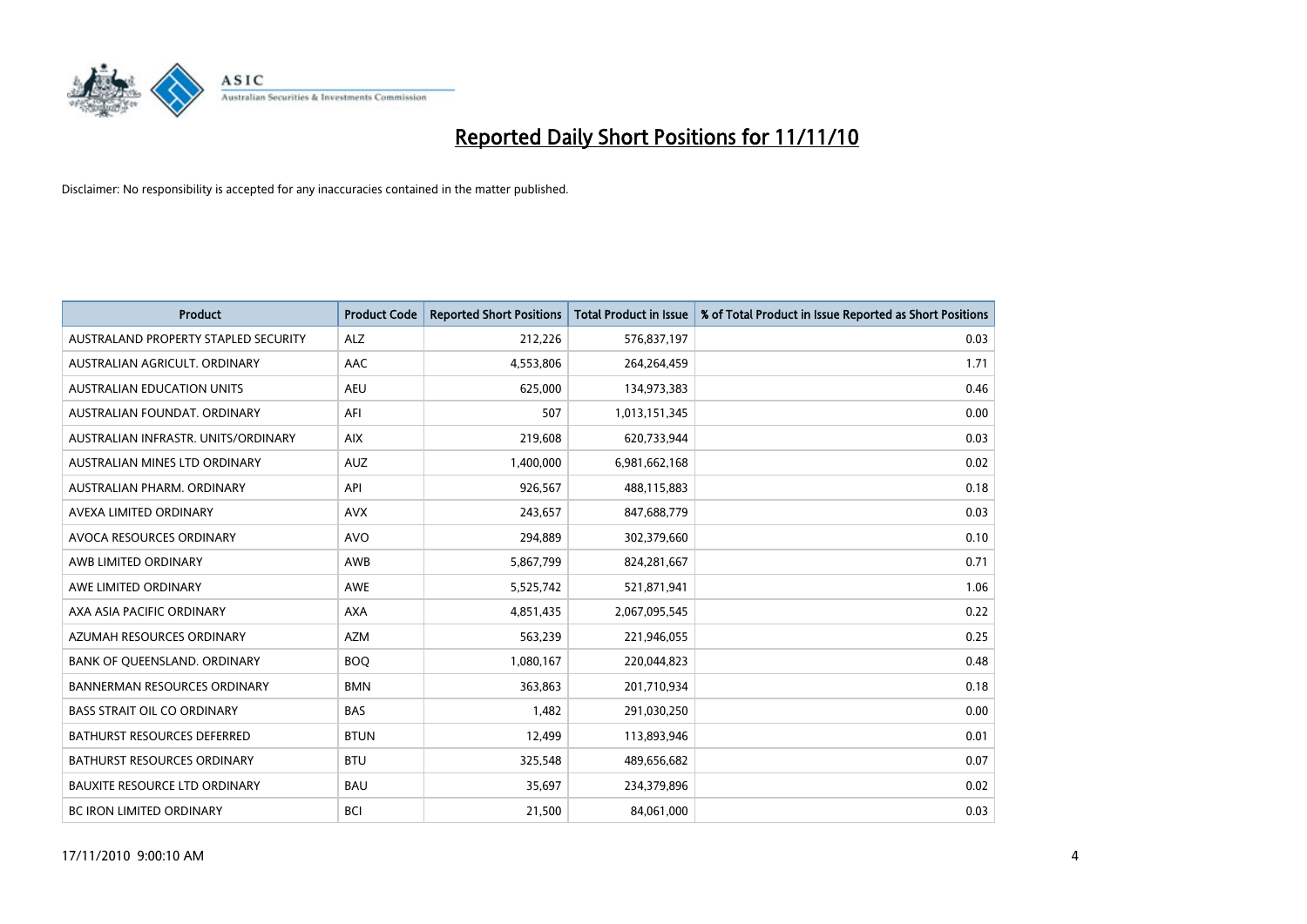

| <b>Product</b>                       | <b>Product Code</b> | <b>Reported Short Positions</b> | <b>Total Product in Issue</b> | % of Total Product in Issue Reported as Short Positions |
|--------------------------------------|---------------------|---------------------------------|-------------------------------|---------------------------------------------------------|
| <b>BEACH ENERGY LIMITED ORDINARY</b> | <b>BPT</b>          | 2,086,634                       | 1,098,548,140                 | 0.18                                                    |
| BEADELL RESOURCE LTD ORDINARY        | <b>BDR</b>          | 21,457                          | 621,937,828                   | 0.00                                                    |
| BENDIGO AND ADELAIDE ORDINARY        | <b>BEN</b>          | 2,609,731                       | 357,572,785                   | 0.73                                                    |
| BENDIGO MINING LTD ORDINARY          | <b>BDG</b>          | 873,134                         | 509,712,735                   | 0.17                                                    |
| BERKELEY RESOURCES ORDINARY          | <b>BKY</b>          | 179,890                         | 137,632,135                   | 0.14                                                    |
| <b>BHP BILLITON LIMITED ORDINARY</b> | <b>BHP</b>          | 28,180,008                      | 3,356,081,497                 | 0.79                                                    |
| <b>BILLABONG ORDINARY</b>            | <b>BBG</b>          | 8,099,106                       | 253,613,826                   | 3.17                                                    |
| <b>BIOTA HOLDINGS ORDINARY</b>       | <b>BTA</b>          | 1,732,010                       | 180,691,377                   | 0.96                                                    |
| <b>BISALLOY STEEL ORDINARY</b>       | <b>BIS</b>          | 84,480                          | 216,455,965                   | 0.04                                                    |
| BKI INVESTMENT LTD ORDINARY          | <b>BKI</b>          | 508                             | 420,919,092                   | 0.00                                                    |
| <b>BLACKTHORN RESOURCES ORDINARY</b> | <b>BTR</b>          | 35,848                          | 106,885,300                   | 0.03                                                    |
| <b>BLUESCOPE STEEL LTD ORDINARY</b>  | <b>BSL</b>          | 22,808,750                      | 1,842,207,385                 | 1.22                                                    |
| <b>BOART LONGYEAR ORDINARY</b>       | <b>BLY</b>          | 3,197,642                       | 461,163,412                   | 0.68                                                    |
| <b>BOOM LOGISTICS ORDINARY</b>       | <b>BOL</b>          | 361,454                         | 461,500,712                   | 0.08                                                    |
| <b>BORAL LIMITED, ORDINARY</b>       | <b>BLD</b>          | 21,349,097                      | 724,369,392                   | 2.96                                                    |
| BOTSWANA METALS LTD ORDINARY         | <b>BML</b>          | 7.000                           | 106,087,760                   | 0.01                                                    |
| <b>BOW ENERGY LIMITED ORDINARY</b>   | <b>BOW</b>          | 2,279,160                       | 280,807,187                   | 0.81                                                    |
| BRADKEN LIMITED ORDINARY             | <b>BKN</b>          | 674,847                         | 139,639,929                   | 0.48                                                    |
| <b>BRAMBLES LIMITED ORDINARY</b>     | <b>BXB</b>          | 12,062,506                      | 1,434,346,220                 | 0.82                                                    |
| BREVILLE GROUP LTD ORDINARY          | <b>BRG</b>          | 2,740                           | 129,515,322                   | 0.00                                                    |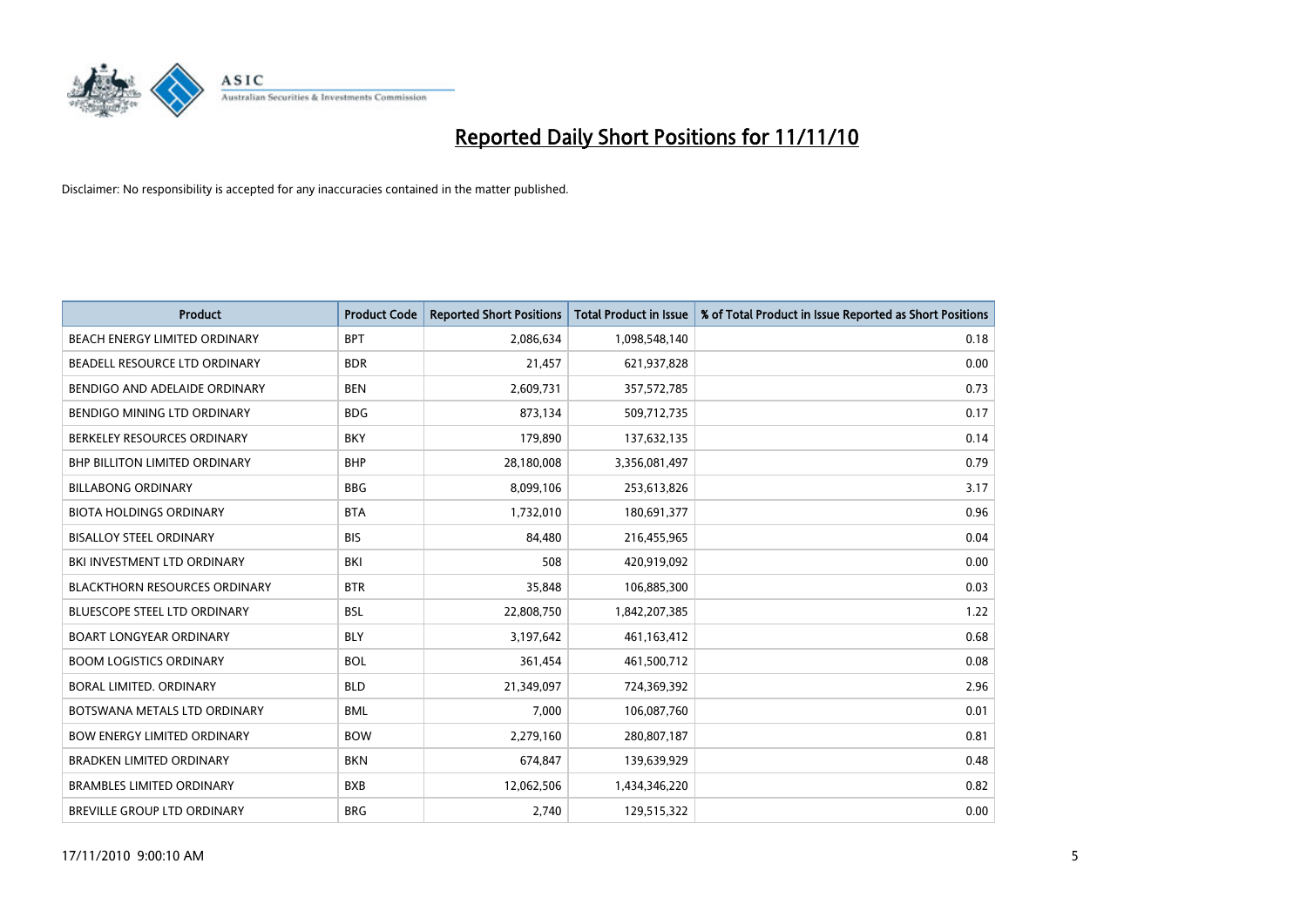

| <b>Product</b>                        | <b>Product Code</b> | <b>Reported Short Positions</b> | <b>Total Product in Issue</b> | % of Total Product in Issue Reported as Short Positions |
|---------------------------------------|---------------------|---------------------------------|-------------------------------|---------------------------------------------------------|
| <b>BRICKWORKS LIMITED ORDINARY</b>    | <b>BKW</b>          | 25,189                          | 147,567,333                   | 0.01                                                    |
| <b>BROCKMAN RESOURCES ORDINARY</b>    | <b>BRM</b>          | 245,364                         | 142,913,151                   | 0.18                                                    |
| BT INVESTMENT MNGMNT ORDINARY         | <b>BTT</b>          | 543,614                         | 160,000,000                   | 0.34                                                    |
| BUNNINGS WAREHOUSE ORDINARY UNITS     | <b>BWP</b>          | 540,144                         | 427,042,646                   | 0.13                                                    |
| <b>BURU ENERGY ORDINARY</b>           | <b>BRU</b>          | 171,612                         | 182,780,549                   | 0.09                                                    |
| CABCHARGE AUSTRALIA ORDINARY          | CAB                 | 1,391,341                       | 120,437,014                   | 1.14                                                    |
| CALTEX AUSTRALIA ORDINARY             | <b>CTX</b>          | 6,923,582                       | 270,000,000                   | 2.57                                                    |
| CAMPBELL BROTHERS ORDINARY            | CPB                 | 246,289                         | 66,605,319                    | 0.37                                                    |
| CAPE LAMBERT RES LTD ORDINARY         | <b>CFE</b>          | 1,073,169                       | 593,166,467                   | 0.17                                                    |
| <b>CARBON ENERGY ORDINARY</b>         | <b>CNX</b>          | 452,914                         | 609,747,650                   | 0.06                                                    |
| <b>CARDNO LIMITED ORDINARY</b>        | <b>CDD</b>          | 16,395                          | 105,797,439                   | 0.01                                                    |
| CARNARVON PETROLEUM ORDINARY          | <b>CVN</b>          | 2,895,731                       | 686,759,634                   | 0.42                                                    |
| CARNEGIE WAVE ENERGY ORDINARY         | <b>CWE</b>          | 83.000                          | 565,237,627                   | 0.01                                                    |
| <b>CARPATHIAN RESOURCES ORDINARY</b>  | <b>CPN</b>          | 75,000                          | 265,533,501                   | 0.03                                                    |
| CARPENTARIA EXP. LTD ORDINARY         | CAP                 | 9,777                           | 94,071,301                    | 0.01                                                    |
| CARSALES.COM LTD ORDINARY             | <b>CRZ</b>          | 1,814,587                       | 232,750,800                   | 0.78                                                    |
| CASH CONVERTERS ORD/DIV ACCESS        | CCV                 | 117,378                         | 379,761,025                   | 0.02                                                    |
| <b>CASPIAN OIL &amp; GAS ORDINARY</b> | <b>CIG</b>          | 50,000                          | 1,331,500,513                 | 0.00                                                    |
| CATALPA RESOURCES ORDINARY            | CAH                 | 1,371,617                       | 162,776,842                   | 0.84                                                    |
| <b>CEC GROUP LIMITED ORDINARY</b>     | <b>CEG</b>          | 1,750                           | 79,662,662                    | 0.00                                                    |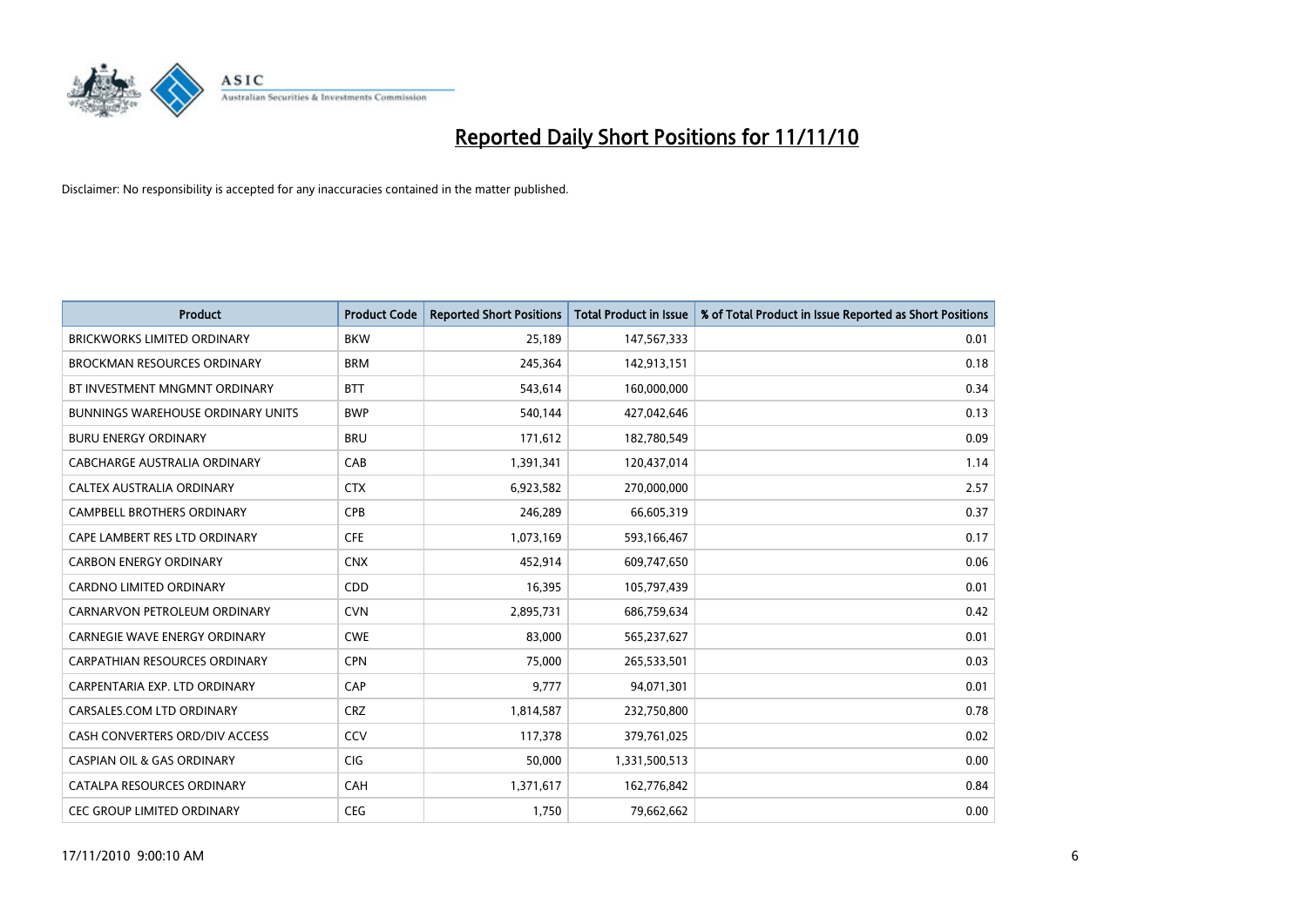

| <b>Product</b>                                | <b>Product Code</b> | <b>Reported Short Positions</b> | Total Product in Issue | % of Total Product in Issue Reported as Short Positions |
|-----------------------------------------------|---------------------|---------------------------------|------------------------|---------------------------------------------------------|
| <b>CELLNET GROUP ORDINARY</b>                 | <b>CLT</b>          | 1.342                           | 69,875,723             | 0.00                                                    |
| CENTENNIAL COAL ORDINARY                      | <b>CEY</b>          | 419,037                         | 395,126,381            | 0.11                                                    |
| CENTRAL PETROLEUM ORDINARY                    | <b>CTP</b>          | 11.455                          | 982,297,842            | 0.00                                                    |
| CENTRO PROPERTIES UNITS/ORD STAPLED           | <b>CNP</b>          | 361,440                         | 972,414,514            | 0.03                                                    |
| <b>CENTRO RETAIL GROUP STAPLED SECURITIES</b> | <b>CER</b>          | 933,099                         | 2,286,399,424          | 0.04                                                    |
| <b>CERAMIC FUEL CELLS ORDINARY</b>            | <b>CFU</b>          | 240,326                         | 1,200,679,566          | 0.02                                                    |
| <b>CFS RETAIL PROPERTY UNITS</b>              | <b>CFX</b>          | 26,788,636                      | 2,820,392,571          | 0.95                                                    |
| CHALLENGER DIV.PRO. STAPLED UNITS             | <b>CDI</b>          | 51,871                          | 913,426,007            | 0.00                                                    |
| <b>CHALLENGER F.S.G.LTD ORDINARY</b>          | <b>CGF</b>          | 13,805,118                      | 502,403,359            | 2.74                                                    |
| <b>CHALLENGER INFRAST, STAPLED UNITS</b>      | <b>CIF</b>          | 8,708                           | 316,223,785            | 0.00                                                    |
| CHANDLER MACLEOD LTD ORDINARY                 | <b>CMG</b>          | 11,970                          | 422,031,685            | 0.00                                                    |
| CHARTER HALL GROUP STAPLED US PROHIBIT.       | <b>CHC</b>          | 875,158                         | 1,225,365,088          | 0.06                                                    |
| <b>CHARTER HALL OFFICE UNIT</b>               | COO                 | 452,579                         | 493,319,730            | 0.10                                                    |
| <b>CHARTER HALL RETAIL UNITS</b>              | <b>COR</b>          | 238,804                         | 305,810,723            | 0.08                                                    |
| CHEMGENEX PHARMACEUT ORDINARY                 | <b>CXS</b>          | 195,195                         | 283,348,870            | 0.07                                                    |
| CITADEL RESOURCE GRP ORDINARY                 | CGG                 | 6,676,350                       | 2,367,666,467          | 0.28                                                    |
| CITIGOLD CORP LTD ORDINARY                    | <b>CTO</b>          | 2,098,686                       | 964,512,301            | 0.22                                                    |
| CLINUVEL PHARMACEUT. ORDINARY                 | <b>CUV</b>          | 41,277                          | 303,443,665            | 0.01                                                    |
| <b>CLOUGH LIMITED ORDINARY</b>                | <b>CLO</b>          | 640,558                         | 770,906,269            | 0.07                                                    |
| <b>COAL &amp; ALLIED ORDINARY</b>             | <b>CNA</b>          | 6,073                           | 86,584,735             | 0.01                                                    |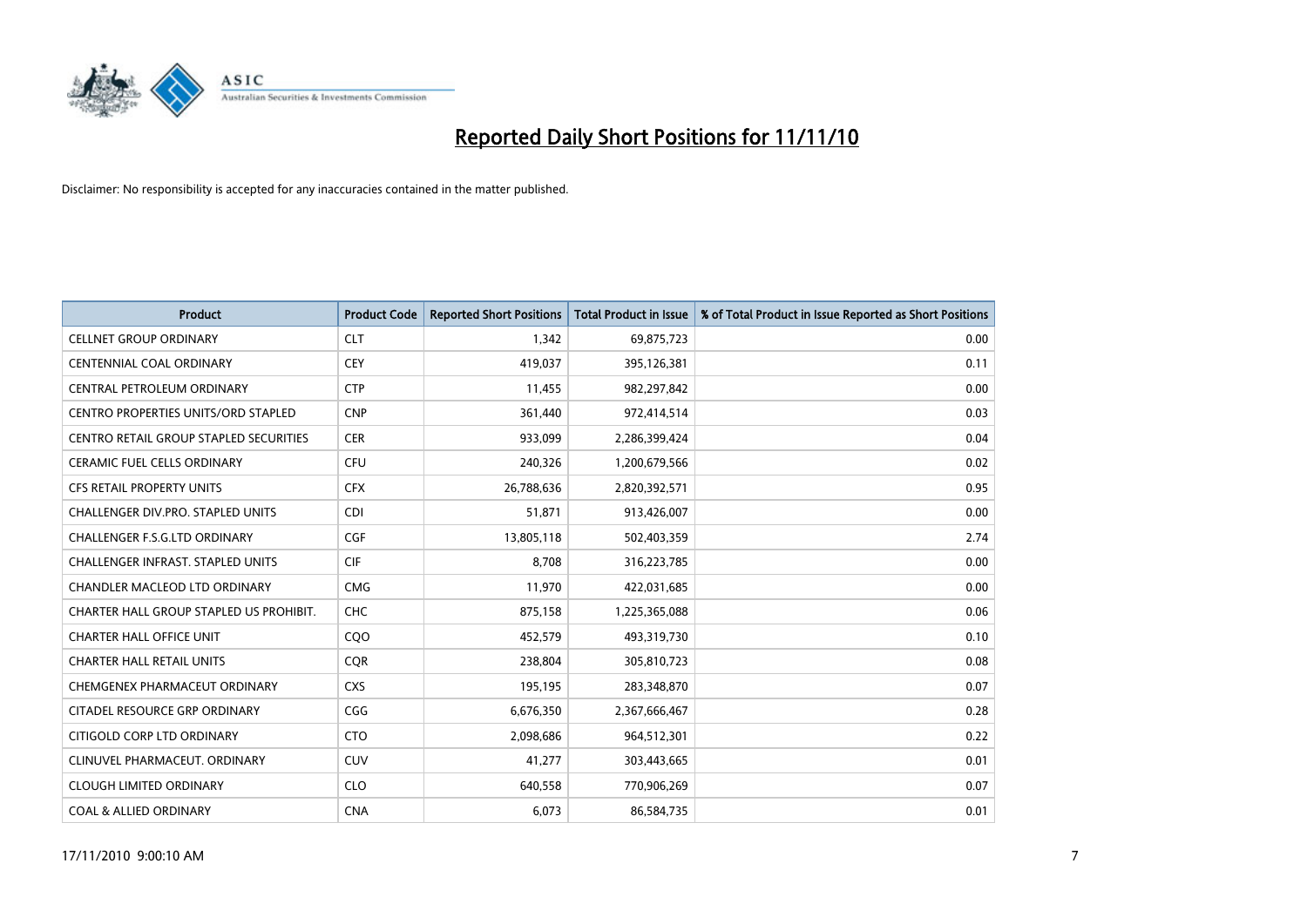

| <b>Product</b>                           | <b>Product Code</b> | <b>Reported Short Positions</b> | Total Product in Issue | % of Total Product in Issue Reported as Short Positions |
|------------------------------------------|---------------------|---------------------------------|------------------------|---------------------------------------------------------|
| COAL OF AFRICA LTD ORDINARY              | <b>CZA</b>          | 2,785,908                       | 530,514,663            | 0.53                                                    |
| <b>COALSPUR MINES LTD ORDINARY</b>       | <b>CPL</b>          | 1,196,880                       | 436,618,058            | 0.27                                                    |
| COCA-COLA AMATIL ORDINARY                | <b>CCL</b>          | 5,746,987                       | 755,948,267            | 0.75                                                    |
| COCHLEAR LIMITED ORDINARY                | <b>COH</b>          | 946,868                         | 56,666,632             | 1.66                                                    |
| <b>COCKATOO COAL ORDINARY</b>            | <b>COK</b>          | 5,908,661                       | 970,036,951            | 0.60                                                    |
| <b>COEUR D'ALENE MINES. CDI 1:1</b>      | <b>CXC</b>          | 1,000                           | 3,834,109              | 0.03                                                    |
| <b>COFFEY INTERNATIONAL ORDINARY</b>     | <b>COF</b>          | 25,355                          | 130,211,293            | 0.02                                                    |
| COMMONWEALTH BANK, ORDINARY              | <b>CBA</b>          | 14,491,709                      | 1,548,882,074          | 0.91                                                    |
| COMMONWEALTH PROP ORDINARY UNITS         | <b>CPA</b>          | 16,552,101                      | 2,012,803,230          | 0.84                                                    |
| <b>COMPASS RESOURCES ORDINARY</b>        | <b>CMR</b>          | 101,480                         | 147,402,920            | 0.07                                                    |
| <b>COMPUTERSHARE LTD ORDINARY</b>        | <b>CPU</b>          | 3,476,049                       | 555,664,059            | 0.61                                                    |
| <b>CONNECTEAST GROUP STAPLED</b>         | <b>CEU</b>          | 32,160,329                      | 3,940,145,951          | 0.81                                                    |
| CONQUEST MINING ORDINARY                 | COT                 | 500.000                         | 532,320,600            | 0.09                                                    |
| CONSOLIDATED MEDIA, ORDINARY             | <b>CMI</b>          | 3,376,811                       | 561,834,996            | 0.60                                                    |
| CONTANGO MICROCAP ORDINARY               | <b>CTN</b>          | 7,500                           | 151,458,972            | 0.00                                                    |
| <b>COOPER ENERGY LTD ORDINARY</b>        | <b>COE</b>          | 119,831                         | 292,576,001            | 0.05                                                    |
| <b>COPPER STRIKE LTD ORDINARY</b>        | <b>CSE</b>          | 714                             | 129,455,571            | 0.00                                                    |
| COUNT FINANCIAL ORDINARY                 | COU                 | 708,623                         | 261,968,742            | 0.28                                                    |
| <b>CRANE GROUP LIMITED ORDINARY</b>      | <b>CRG</b>          | 3,179,335                       | 79,110,667             | 4.00                                                    |
| <b>CROMWELL GROUP STAPLED SECURITIES</b> | <b>CMW</b>          | 3,572,433                       | 909,626,240            | 0.39                                                    |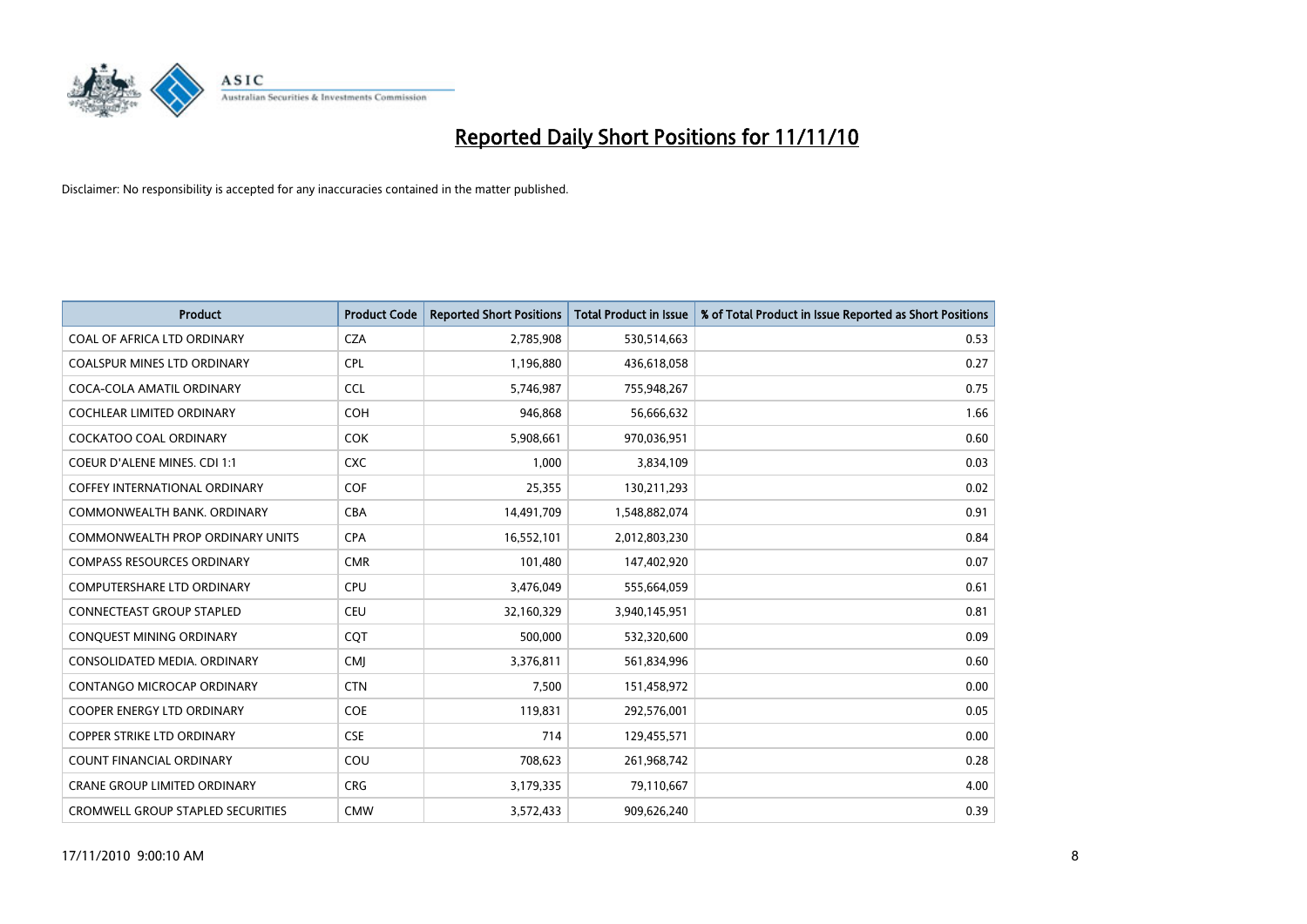

| <b>Product</b>                     | <b>Product Code</b> | <b>Reported Short Positions</b> | Total Product in Issue | % of Total Product in Issue Reported as Short Positions |
|------------------------------------|---------------------|---------------------------------|------------------------|---------------------------------------------------------|
| <b>CROWN LIMITED ORDINARY</b>      | <b>CWN</b>          | 3,642,570                       | 754,131,800            | 0.48                                                    |
| <b>CSG LIMITED ORDINARY</b>        | CSV                 | 1,803,940                       | 244,864,695            | 0.74                                                    |
| <b>CSL LIMITED ORDINARY</b>        | <b>CSL</b>          | 6,843,522                       | 548,912,102            | 1.24                                                    |
| <b>CSR LIMITED ORDINARY</b>        | <b>CSR</b>          | 5,538,163                       | 1,517,909,514          | 0.35                                                    |
| <b>CUDECO LIMITED ORDINARY</b>     | CDU                 | 680,547                         | 145,412,643            | 0.47                                                    |
| <b>CUSTOMERS LIMITED ORDINARY</b>  | <b>CUS</b>          | 57,695                          | 134,869,357            | 0.04                                                    |
| DART ENERGY LTD ORDINARY           | <b>DTE</b>          | 1,794,372                       | 538,188,184            | 0.34                                                    |
| DATA#3 LIMITED ORDINARY            | <b>DTL</b>          | 507                             | 15,397,495             | 0.00                                                    |
| DAVID JONES LIMITED ORDINARY       | <b>DIS</b>          | 16,326,407                      | 514,034,694            | 3.17                                                    |
| DECMIL GROUP LIMITED ORDINARY      | <b>DCG</b>          | 17,397                          | 123,804,568            | 0.01                                                    |
| DEEP YELLOW LIMITED ORDINARY       | <b>DYL</b>          | 157,220                         | 1,125,814,458          | 0.01                                                    |
| DEVINE LIMITED ORDINARY            | <b>DVN</b>          | 1,000                           | 634,918,223            | 0.00                                                    |
| DEXUS PROPERTY GROUP STAPLED UNITS | <b>DXS</b>          | 15,960,508                      | 4,839,024,176          | 0.33                                                    |
| DISCOVERY METALS LTD ORDINARY      | <b>DML</b>          | 3,050,413                       | 347,502,585            | 0.88                                                    |
| <b>DOMINION MINING ORDINARY</b>    | <b>DOM</b>          | 145,511                         | 103,520,259            | 0.13                                                    |
| DOMINO PIZZA ENTERPR ORDINARY      | <b>DMP</b>          | 3                               | 68,407,674             | 0.00                                                    |
| DORAY MINERALS LTD ORDINARY        | <b>DRM</b>          | 7,067                           | 32,101,667             | 0.02                                                    |
| DOWNER EDI LIMITED ORDINARY        | <b>DOW</b>          | 3,165,402                       | 343,178,483            | 0.90                                                    |
| DUET GROUP STAPLED US PROHIBIT.    | <b>DUE</b>          | 819,974                         | 887,304,690            | 0.10                                                    |
| DULUXGROUP LIMITED ORDINARY        | <b>DLX</b>          | 266.834                         | 366,992,120            | 0.07                                                    |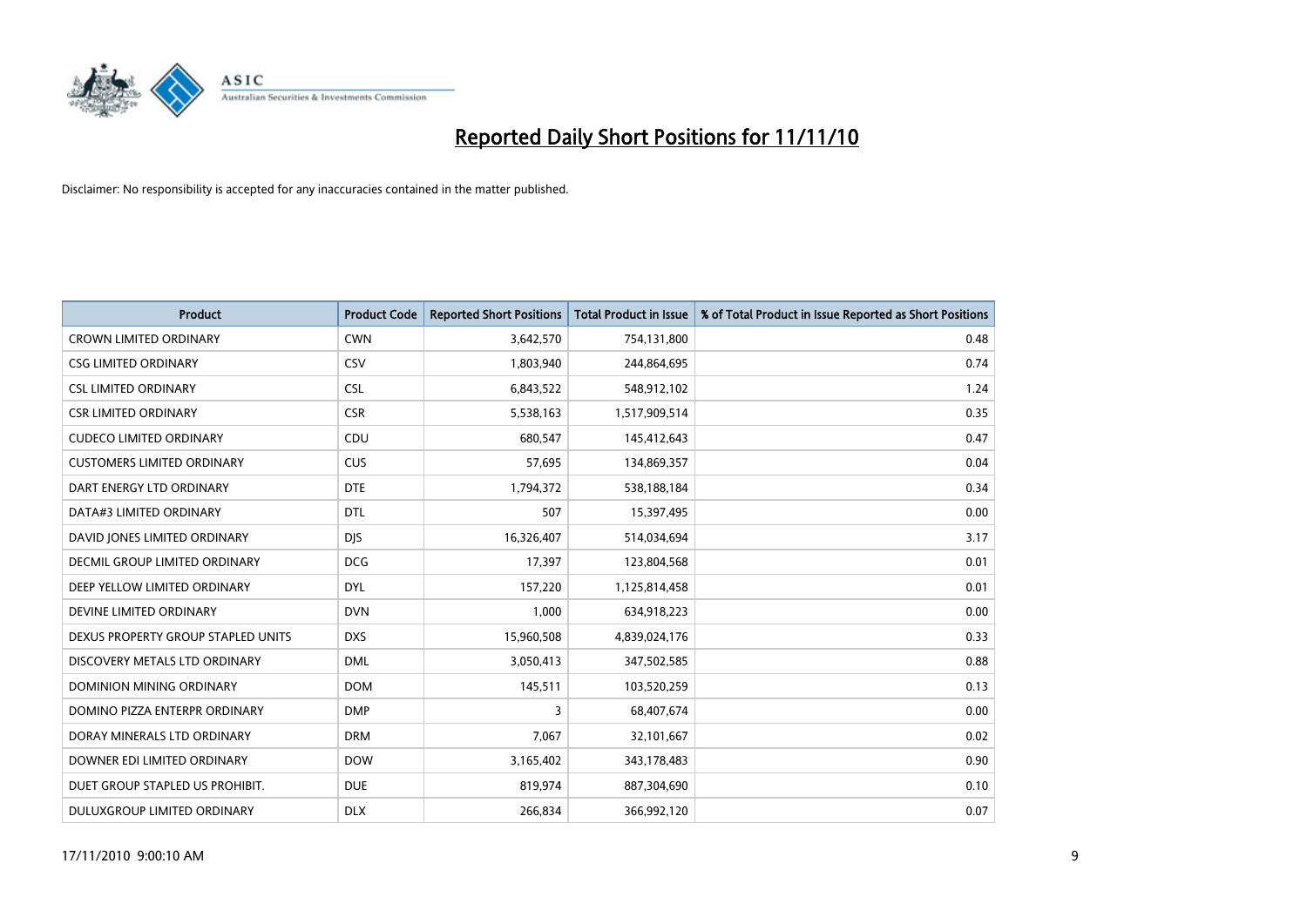

| <b>Product</b>                            | <b>Product Code</b> | <b>Reported Short Positions</b> | <b>Total Product in Issue</b> | % of Total Product in Issue Reported as Short Positions |
|-------------------------------------------|---------------------|---------------------------------|-------------------------------|---------------------------------------------------------|
| DYESOL LIMITED ORDINARY                   | <b>DYE</b>          | 342,000                         | 143,373,426                   | 0.24                                                    |
| EASTERN STAR GAS ORDINARY                 | ESG                 | 4,428,174                       | 991,567,041                   | 0.44                                                    |
| EDT RETAIL TRUST UNITS                    | <b>EDT</b>          | 99.457                          | 4,700,290,868                 | 0.00                                                    |
| ELDERS LIMITED ORDINARY                   | <b>ELD</b>          | 21,372,810                      | 448,598,480                   | 4.78                                                    |
| ELDORADO GOLD CORP CDI 1:1                | EAU                 | 22,434                          | 20,934,663                    | 0.10                                                    |
| ELIXIR PETROLEUM LTD ORDINARY             | <b>EXR</b>          | 324,400                         | 188,988,472                   | 0.17                                                    |
| <b>EMECO HOLDINGS ORDINARY</b>            | <b>EHL</b>          | 114,116                         | 631,237,586                   | 0.01                                                    |
| ENERGY RESOURCES ORDINARY 'A'             | <b>ERA</b>          | 1,809,048                       | 190,737,934                   | 0.95                                                    |
| <b>ENERGY WORLD CORPOR, ORDINARY</b>      | <b>EWC</b>          | 8,910,951                       | 1,561,166,672                 | 0.57                                                    |
| <b>ENTEK ENERGY LTD ORDINARY</b>          | ETE                 | 489,903                         | 287,692,535                   | 0.17                                                    |
| <b>ENTELLECT SOLUTIONS ORDINARY</b>       | <b>ESN</b>          | 464,050                         | 1,740,334,200                 | 0.03                                                    |
| <b>ENVESTRA LIMITED ORDINARY</b>          | <b>ENV</b>          | 1,603,464                       | 1,430,398,609                 | 0.10                                                    |
| EQUINOX MINERALS LTD CHESS DEPOSITARY INT | EON                 | 7,107,741                       | 707,868,211                   | 1.01                                                    |
| <b>EVEREST FINANCIAL ORDINARY</b>         | EFG                 | 4,300                           | 251,442,316                   | 0.00                                                    |
| <b>EXTRACT RESOURCES ORDINARY</b>         | <b>EXT</b>          | 986,787                         | 243,302,298                   | 0.41                                                    |
| FAIRFAX MEDIA LTD ORDINARY                | <b>FXI</b>          | 290, 327, 253                   | 2,351,955,725                 | 12.36                                                   |
| FANTASTIC HOLDINGS ORDINARY               | FAN                 | 3,000                           | 102,693,495                   | 0.00                                                    |
| <b>FAR LTD ORDINARY</b>                   | <b>FAR</b>          | 410,000                         | 658,232,784                   | 0.06                                                    |
| FERRAUS LIMITED ORDINARY                  | <b>FRS</b>          | 370                             | 205,700,890                   | 0.00                                                    |
| FISHER & PAYKEL APP. ORDINARY             | <b>FPA</b>          | 10,181,197                      | 724,235,162                   | 1.41                                                    |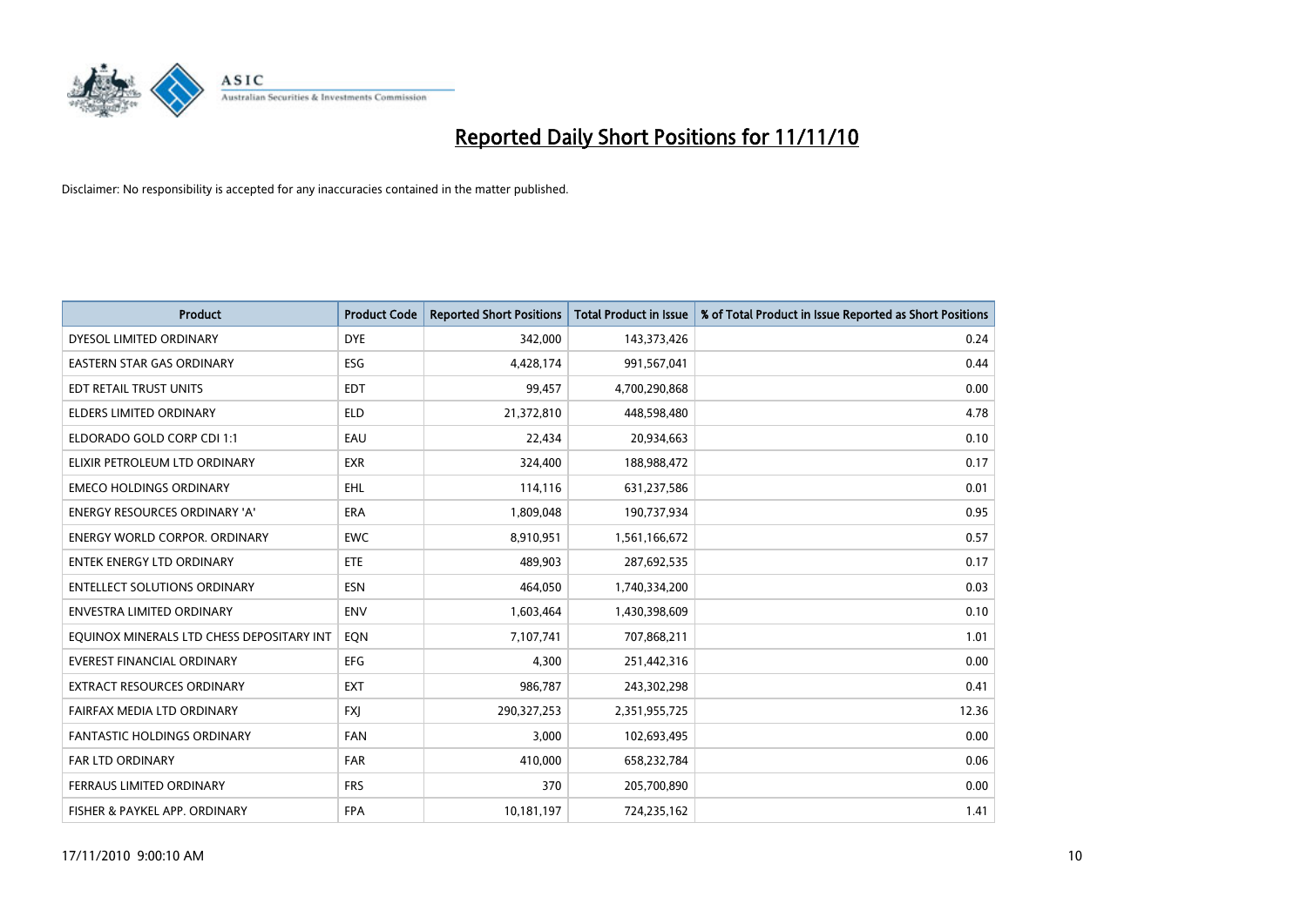

| <b>Product</b>                        | <b>Product Code</b> | <b>Reported Short Positions</b> | <b>Total Product in Issue</b> | % of Total Product in Issue Reported as Short Positions |
|---------------------------------------|---------------------|---------------------------------|-------------------------------|---------------------------------------------------------|
| FISHER & PAYKEL H. ORDINARY           | <b>FPH</b>          | 2,118,085                       | 517,444,890                   | 0.41                                                    |
| FKP PROPERTY GROUP STAPLED SECURITIES | <b>FKP</b>          | 4,403,004                       | 1,174,033,185                 | 0.36                                                    |
| FLEETWOOD CORP ORDINARY               | <b>FWD</b>          | 47,656                          | 57,278,146                    | 0.08                                                    |
| FLETCHER BUILDING ORDINARY            | <b>FBU</b>          | 574,327                         | 611,250,393                   | 0.09                                                    |
| FLEXIGROUP LIMITED ORDINARY           | <b>FXL</b>          | 25.624                          | 275,472,492                   | 0.01                                                    |
| <b>FLIGHT CENTRE ORDINARY</b>         | <b>FLT</b>          | 2,621,094                       | 99,787,921                    | 2.63                                                    |
| FLINDERS MINES LTD ORDINARY           | <b>FMS</b>          | 20,946,166                      | 1,820,149,571                 | 1.15                                                    |
| <b>FORGE GROUP LIMITED ORDINARY</b>   | FGE                 |                                 | 82,314,014                    | 0.00                                                    |
| FORTE ENERGY NL ORDINARY              | <b>FTE</b>          | 2,658,986                       | 580,658,031                   | 0.46                                                    |
| FORTESCUE METALS GRP ORDINARY         | <b>FMG</b>          | 9,444,922                       | 3,111,417,738                 | 0.28                                                    |
| <b>FOSTER'S GROUP ORDINARY</b>        | FGL                 | 3,266,307                       | 1,930,723,313                 | 0.17                                                    |
| FTD CORPORATION ORDINARY              | <b>FTD</b>          | 8,088                           | 100,421,069                   | 0.01                                                    |
| <b>FUNTASTIC LIMITED ORDINARY</b>     | <b>FUN</b>          | 322,528                         | 340,997,682                   | 0.09                                                    |
| <b>G.U.D. HOLDINGS ORDINARY</b>       | GUD                 | 200,665                         | 68,426,721                    | 0.29                                                    |
| <b>GALAXY RESOURCES ORDINARY</b>      | GXY                 | 515,254                         | 190,903,358                   | 0.26                                                    |
| <b>GEODYNAMICS LIMITED ORDINARY</b>   | GDY                 | 272,302                         | 292,840,219                   | 0.09                                                    |
| <b>GINDALBIE METALS LTD ORDINARY</b>  | <b>GBG</b>          | 9,139,583                       | 850,108,099                   | 1.07                                                    |
| <b>GIRALIA RESOURCES NL ORDINARY</b>  | <b>GIR</b>          | 366,261                         | 180,135,170                   | 0.20                                                    |
| <b>GLOBAL MINING ORDINARY</b>         | <b>GMI</b>          | 8,951                           | 191,820,968                   | 0.00                                                    |
| <b>GLOBAL PETROLEUM ORDINARY</b>      | GBP                 | 21,594                          | 174.444.787                   | 0.01                                                    |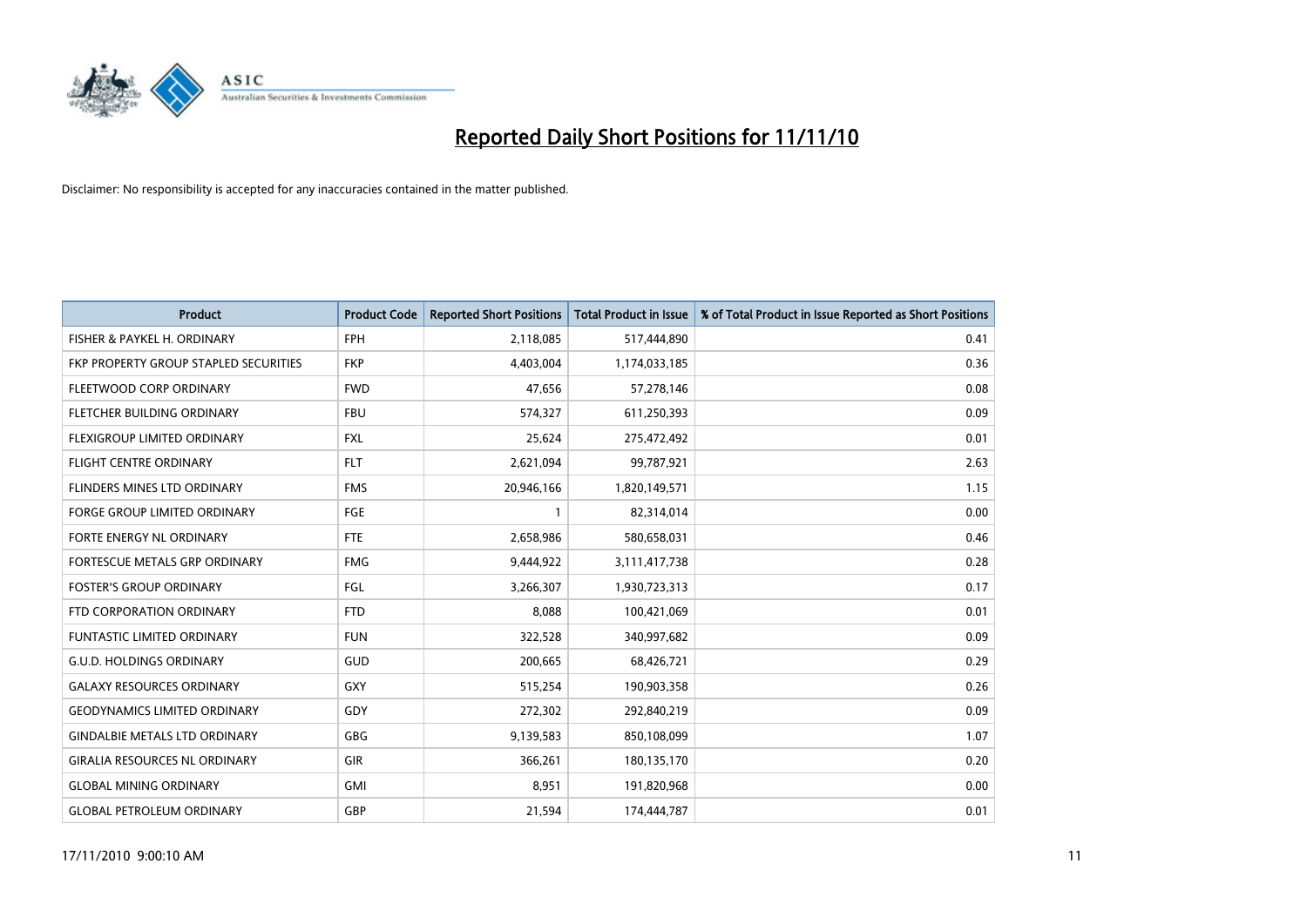

| <b>Product</b>                                   | <b>Product Code</b> | <b>Reported Short Positions</b> | <b>Total Product in Issue</b> | % of Total Product in Issue Reported as Short Positions |
|--------------------------------------------------|---------------------|---------------------------------|-------------------------------|---------------------------------------------------------|
| <b>GLOUCESTER COAL ORDINARY</b>                  | GCL                 | 253,181                         | 140,447,062                   | 0.18                                                    |
| <b>GME RESOURCES LTD ORDINARY</b>                | <b>GME</b>          | 800                             | 302,352,750                   | 0.00                                                    |
| <b>GOLDEN GATE PETROL ORDINARY</b>               | GGP                 | 11,538                          | 1,067,159,955                 | 0.00                                                    |
| <b>GOLDEN WEST RESOURCE ORDINARY</b>             | <b>GWR</b>          | 1,617                           | 164,606,127                   | 0.00                                                    |
| <b>GOODMAN FIELDER, ORDINARY</b>                 | <b>GFF</b>          | 10,613,473                      | 1,380,386,438                 | 0.78                                                    |
| <b>GOODMAN GROUP STAPLED US PROHIBIT.</b>        | <b>GMG</b>          | 4,268,295                       | 6,369,751,394                 | 0.06                                                    |
| <b>GPT GROUP STAPLED SEC.</b>                    | <b>GPT</b>          | 9,572,198                       | 1,855,529,431                 | 0.51                                                    |
| <b>GRAINCORP LIMITED A CLASS ORDINARY</b>        | <b>GNC</b>          | 220,266                         | 198,318,900                   | 0.12                                                    |
| <b>GRANGE RESOURCES, ORDINARY</b>                | <b>GRR</b>          | 2,002,297                       | 1,152,077,403                 | 0.17                                                    |
| <b>GREENLAND MIN EN LTD ORDINARY</b>             | GGG                 | 783,484                         | 266,454,502                   | 0.28                                                    |
| <b>GRYPHON MINERALS LTD ORDINARY</b>             | GRY                 | 217,242                         | 289,272,058                   | 0.07                                                    |
| <b>GUINNESS PEAT GROUP. CHESS DEPOSITARY INT</b> | GPG                 | 55                              | 304,490,416                   | 0.00                                                    |
| <b>GUNNS LIMITED ORDINARY</b>                    | <b>GNS</b>          | 20,456,359                      | 806,734,892                   | 2.51                                                    |
| <b>GWA GROUP LTD ORDINARY</b>                    | <b>GWA</b>          | 4,024,819                       | 301,102,514                   | 1.33                                                    |
| <b>HARVEY NORMAN ORDINARY</b>                    | <b>HVN</b>          | 32,797,316                      | 1,062,316,784                 | 3.12                                                    |
| HASTIE GROUP LIMITED ORDINARY                    | <b>HST</b>          | 629,546                         | 239,716,924                   | 0.26                                                    |
| HASTINGS DIVERSIFIED STAPLED SECURITY            | <b>HDF</b>          | 305,475                         | 518,300,758                   | 0.05                                                    |
| <b>HEARTWARE INT INC CDI 35:1</b>                | <b>HIN</b>          | 272,008                         | 66,059,280                    | 0.41                                                    |
| <b>HENDERSON GROUP CDI 1:1</b>                   | <b>HGG</b>          | 7,633,590                       | 560,588,825                   | 1.35                                                    |
| HFA HOLDINGS LIMITED ORDINARY                    | <b>HFA</b>          | 1,970,937                       | 469,330,170                   | 0.41                                                    |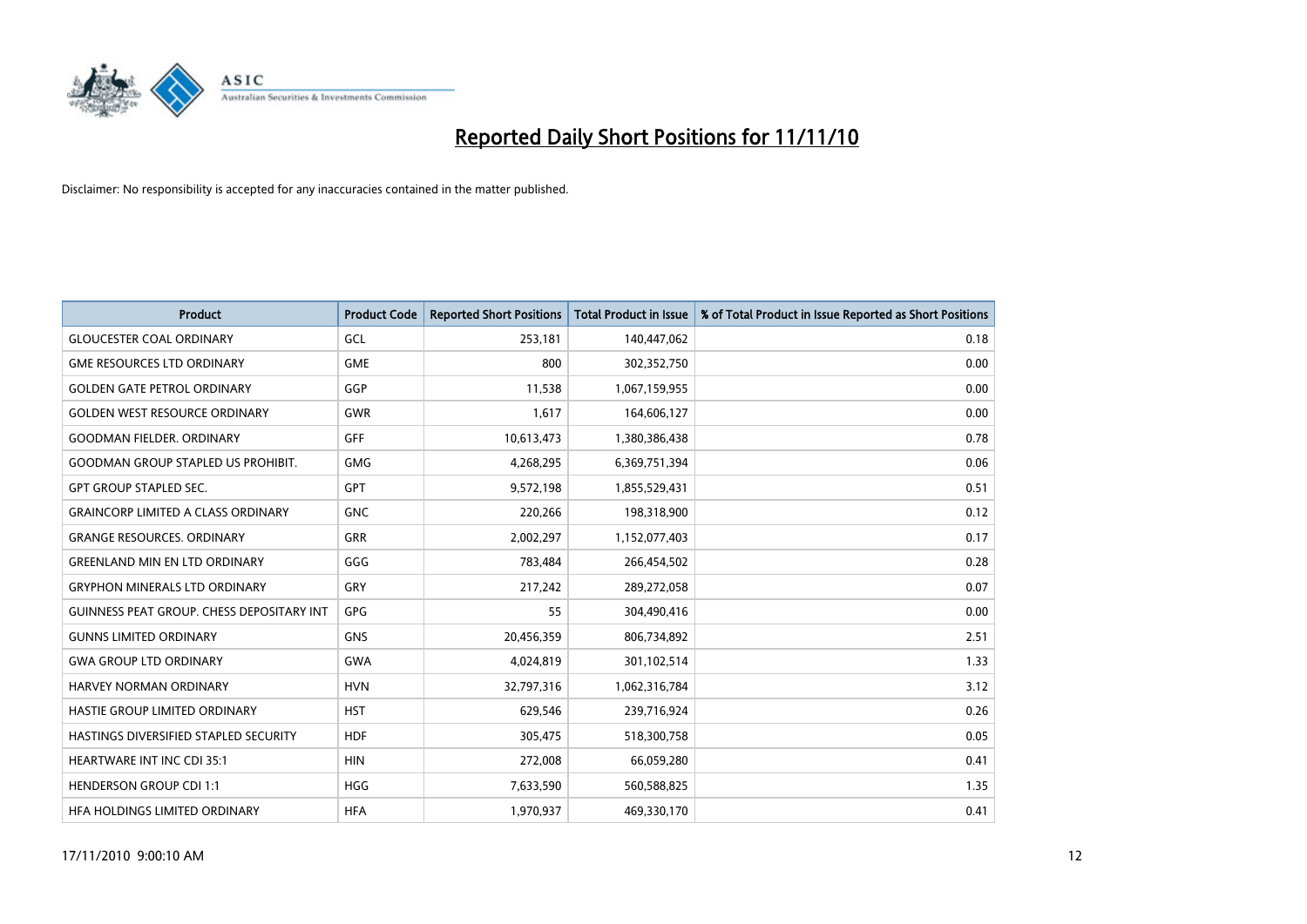

| <b>Product</b>                           | <b>Product Code</b> | <b>Reported Short Positions</b> | <b>Total Product in Issue</b> | % of Total Product in Issue Reported as Short Positions |
|------------------------------------------|---------------------|---------------------------------|-------------------------------|---------------------------------------------------------|
| <b>HIGHLANDS PACIFIC ORDINARY</b>        | HIG                 | 2,382,805                       | 685,007,148                   | 0.35                                                    |
| HILLGROVE RES LTD ORDINARY               | <b>HGO</b>          | 2,344,300                       | 540,803,911                   | 0.43                                                    |
| HILLS HOLDINGS LTD ORDINARY              | <b>HIL</b>          | 1,710,872                       | 248,676,841                   | 0.68                                                    |
| HORIZON OIL LIMITED ORDINARY             | <b>HZN</b>          | 2,377,792                       | 1,130,311,515                 | 0.21                                                    |
| HUNNU COAL LIMITED ORDINARY              | <b>HUN</b>          | 24.100                          | 148,690,002                   | 0.02                                                    |
| <b>ICON ENERGY LIMITED ORDINARY</b>      | <b>ICN</b>          | 67,000                          | 439,801,394                   | 0.02                                                    |
| <b>IINET LIMITED ORDINARY</b>            | <b>IIN</b>          | 1,349,936                       | 151,963,119                   | 0.88                                                    |
| <b>ILUKA RESOURCES ORDINARY</b>          | <b>ILU</b>          | 4,893,798                       | 418,700,517                   | 1.13                                                    |
| IMF (AUSTRALIA) LTD ORDINARY             | <b>IMF</b>          | 333,357                         | 122,496,819                   | 0.27                                                    |
| <b>IMX RESOURCES LTD ORDINARY</b>        | <b>IXR</b>          | 20,000                          | 262,552,803                   | 0.01                                                    |
| <b>INCITEC PIVOT ORDINARY</b>            | IPL                 | 1,872,299                       | 1,628,730,107                 | 0.10                                                    |
| <b>INDAGO RESOURCES LTD ORDINARY</b>     | <b>IDG</b>          | 8,179                           | 78,383,343                    | 0.01                                                    |
| <b>INDEPENDENCE GROUP ORDINARY</b>       | <b>IGO</b>          | 256,683                         | 114,063,539                   | 0.21                                                    |
| <b>INDOPHIL RESOURCES ORDINARY</b>       | <b>IRN</b>          | 351,961                         | 471,445,763                   | 0.07                                                    |
| <b>INDUSTREA LIMITED ORDINARY</b>        | IDL                 | 1,268,680                       | 1,088,087,032                 | 0.11                                                    |
| <b>INFIGEN ENERGY STAPLED SECURITIES</b> | <b>IFN</b>          | 9,231,902                       | 761,222,569                   | 1.20                                                    |
| ING INDUSTRIAL FUND UNITS                | <b>IIF</b>          | 3,675,074                       | 2,592,249,647                 | 0.13                                                    |
| ING OFFICE FUND STAPLED SECURITIES       | <b>IOF</b>          | 5,992,275                       | 2,729,071,212                 | 0.22                                                    |
| ING RE COM GROUP STAPLED SECURITIES      | <b>ILF</b>          | 9.075                           | 441,029,194                   | 0.00                                                    |
| <b>INSURANCE AUSTRALIA ORDINARY</b>      | <b>IAG</b>          | 4,968,457                       | 2.078.994.021                 | 0.21                                                    |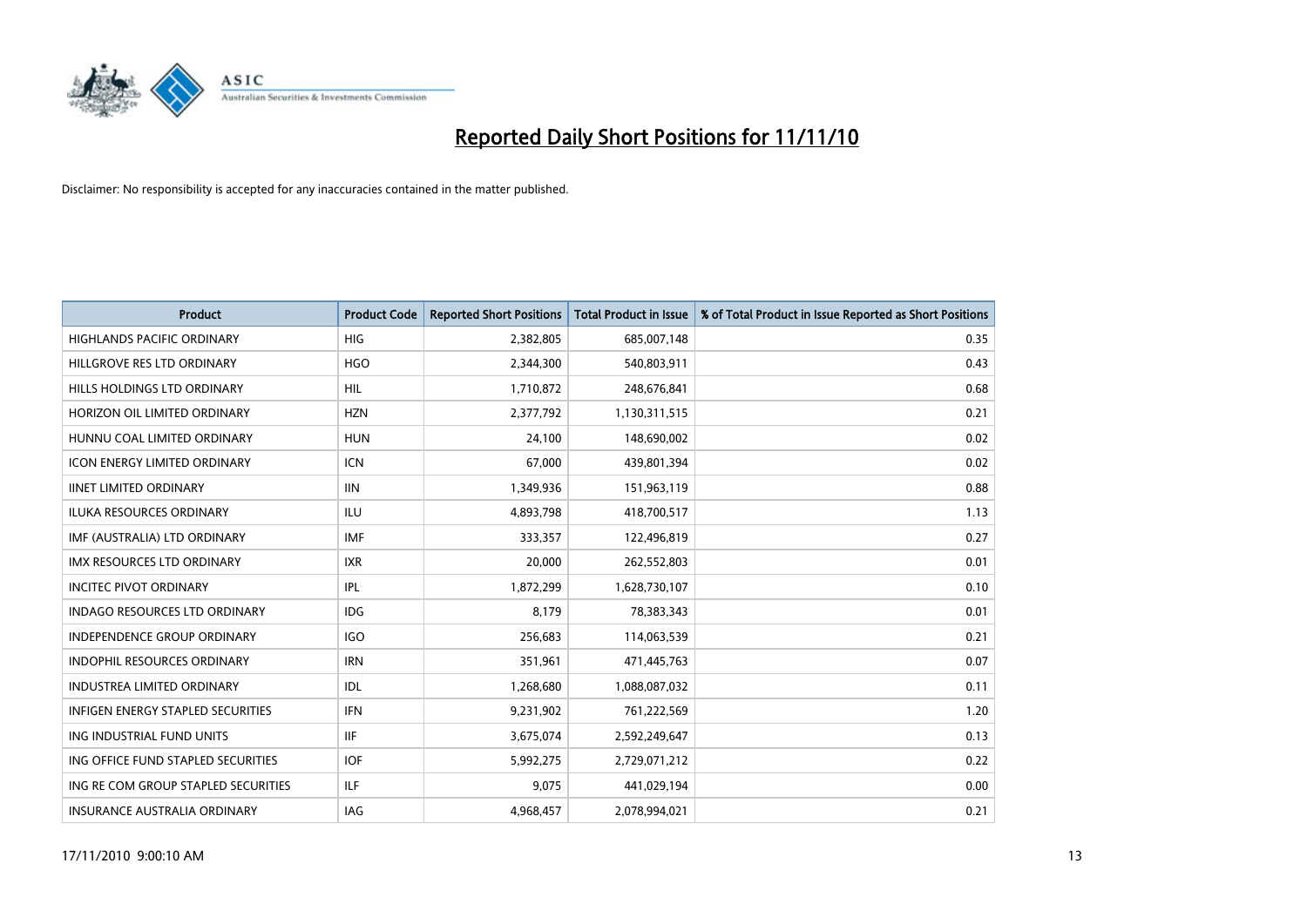

| <b>Product</b>                                  | <b>Product Code</b> | <b>Reported Short Positions</b> | <b>Total Product in Issue</b> | % of Total Product in Issue Reported as Short Positions |
|-------------------------------------------------|---------------------|---------------------------------|-------------------------------|---------------------------------------------------------|
| <b>INTEGRA MINING LTD, ORDINARY</b>             | <b>IGR</b>          | 1,685,772                       | 755,792,394                   | 0.21                                                    |
| INTOLL GROUP STAPLED SECURITIES                 | <b>ITO</b>          | 3,837,189                       | 2,261,732,048                 | 0.16                                                    |
| <b>INTREPID MINES ORDINARY</b>                  | <b>IAU</b>          | 1,007,232                       | 432,892,863                   | 0.23                                                    |
| <b>INVOCARE LIMITED ORDINARY</b>                | <b>IVC</b>          | 807,022                         | 102,421,288                   | 0.79                                                    |
| <b>ION LIMITED ORDINARY</b>                     | <b>ION</b>          | 164,453                         | 256,365,105                   | 0.06                                                    |
| <b>IOOF HOLDINGS LTD ORDINARY</b>               | IFL.                | 1,521,738                       | 229,794,395                   | 0.66                                                    |
| <b>IRESS MARKET TECH. ORDINARY</b>              | <b>IRE</b>          | 2,084,589                       | 126,018,142                   | 1.65                                                    |
| <b>IRON ORE HOLDINGS ORDINARY</b>               | <b>IOH</b>          | 14,525                          | 135,381,616                   | 0.01                                                    |
| ISHARES GLB CONSSTA CDI 1:1                     | X                   | 721                             | 4,750,000                     | 0.02                                                    |
| ISHARES GLOBAL 100 CDI 1:1                      | 100                 | 9,871                           | 10,600,000                    | 0.09                                                    |
| <b>ISHARES MSCI BRIC CDI 1:1</b>                | <b>IBK</b>          | 1,008                           | 3,650,000                     | 0.03                                                    |
| <b>ISHARES MSCI EAFE CDI 1:1</b>                | <b>IVE</b>          | 75,419                          | 590,400,000                   | 0.01                                                    |
| ISHARES MSCI EM MKTS CDI 1:1                    | <b>IEM</b>          | 15,878                          | 425,700,000                   | 0.00                                                    |
| ISHARES S&P 500 CDI 1:1                         | <b>IVV</b>          | 24,751                          | 116,350,000                   | 0.02                                                    |
| ISHARES S&P SCAP 600 CDI 1:1                    | <b>IJR</b>          | 1,290                           | 71,300,000                    | 0.00                                                    |
| <b>ISOFT GROUP LIMITED ORDINARY</b>             | <b>ISF</b>          | 18,773,697                      | 1,070,595,874                 | 1.74                                                    |
| <b>IVANHOE AUSTRALIA ORDINARY</b>               | <b>IVA</b>          | 144.039                         | 418,083,853                   | 0.03                                                    |
| <b>JABIRU METALS LTD ORDINARY</b>               | <b>JML</b>          | 20,477                          | 552,619,180                   | 0.00                                                    |
| <b>IAMES HARDIE INDUST CHESS DEPOSITARY INT</b> | <b>IHX</b>          | 10,573,086                      | 435,772,324                   | 2.39                                                    |
| <b>IAMESON RESOURCES ORDINARY</b>               | <b>JAL</b>          | 1,600,000                       | 63,885,910                    | 2.50                                                    |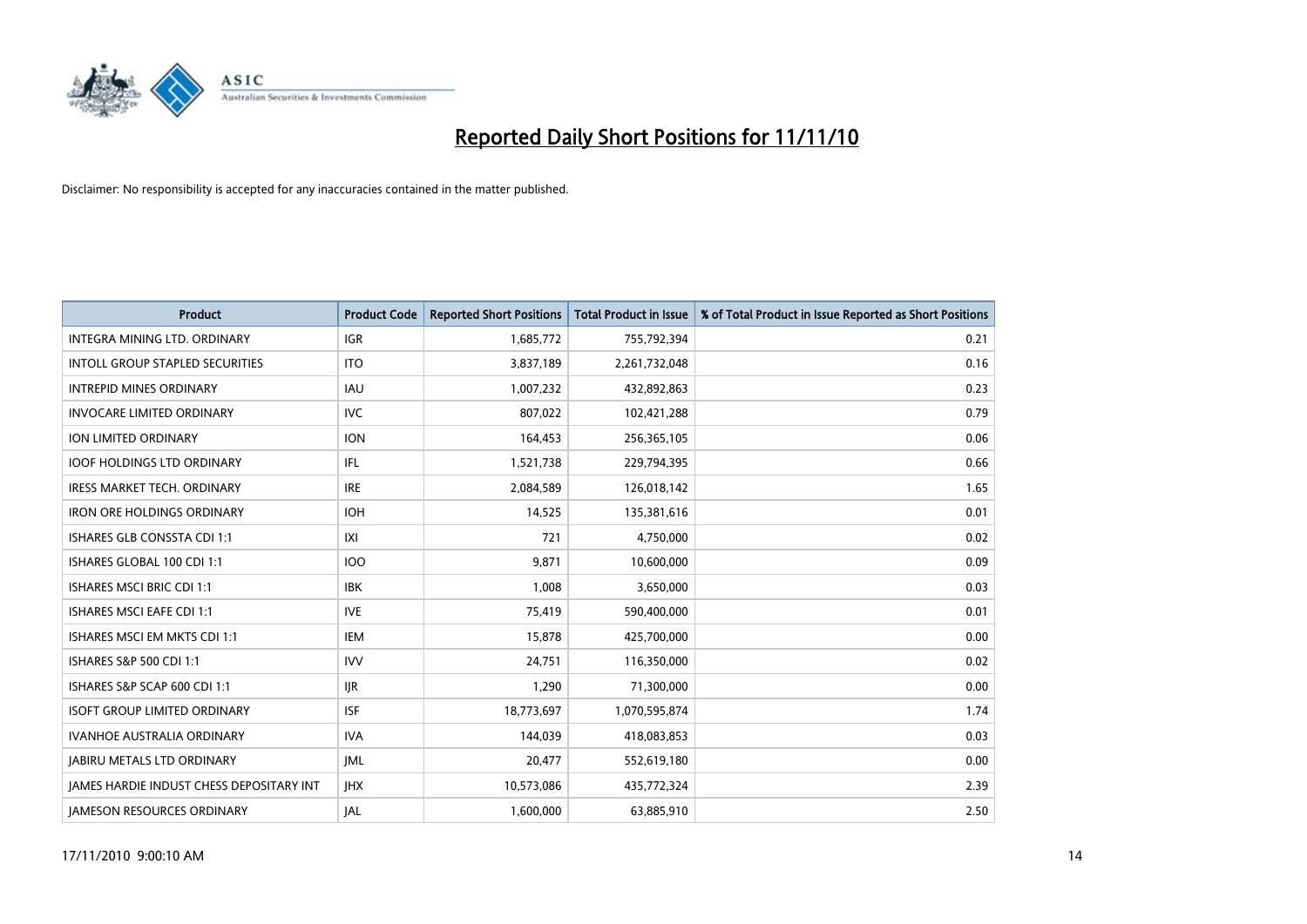

| <b>Product</b>                        | <b>Product Code</b> | <b>Reported Short Positions</b> | Total Product in Issue | % of Total Product in Issue Reported as Short Positions |
|---------------------------------------|---------------------|---------------------------------|------------------------|---------------------------------------------------------|
| <b>JB HI-FI LIMITED ORDINARY</b>      | <b>IBH</b>          | 10,073,725                      | 109,217,278            | 9.24                                                    |
| <b>KAGARA LTD ORDINARY</b>            | KZL                 | 4,896,647                       | 707,789,717            | 0.69                                                    |
| KAROON GAS AUSTRALIA ORDINARY         | <b>KAR</b>          | 633,339                         | 217,295,769            | 0.28                                                    |
| KATHMANDU HOLD LTD ORDINARY           | <b>KMD</b>          | 630,003                         | 200,000,000            | 0.31                                                    |
| <b>KEYBRIDGE CAPITAL ORDINARY</b>     | <b>KBC</b>          | 5,999                           | 172,070,564            | 0.00                                                    |
| KIMBERLEY METALS LTD ORDINARY         | <b>KBL</b>          | 2,350                           | 115,216,206            | 0.00                                                    |
| KINGSGATE CONSOLID, ORDINARY          | <b>KCN</b>          | 1,395,059                       | 101,087,786            | 1.37                                                    |
| LEIGHTON HOLDINGS ORDINARY            | LEI                 | 5,199,777                       | 300,869,799            | 1.73                                                    |
| LEND LEASE GROUP UNIT/ORD STAPLED     | LLC                 | 818,535                         | 565,558,754            | 0.15                                                    |
| LINC ENERGY LTD ORDINARY              | <b>LNC</b>          | 1,219,122                       | 497,085,405            | 0.24                                                    |
| LIQUEFIED NATURAL ORDINARY            | <b>LNG</b>          | 6,203                           | 213,339,015            | 0.00                                                    |
| LYNAS CORPORATION ORDINARY            | <b>LYC</b>          | 17,392,716                      | 1,656,999,093          | 1.04                                                    |
| MAC SERVICES (THE) ORDINARY           | <b>MSL</b>          | 3.384                           | 165,966,692            | 0.00                                                    |
| <b>MACA LIMITED ORDINARY</b>          | <b>MLD</b>          | 16.600                          | 150,000,000            | 0.01                                                    |
| MACARTHUR COAL ORDINARY               | <b>MCC</b>          | 1,277,191                       | 299,476,903            | 0.42                                                    |
| <b>MACMAHON HOLDINGS ORDINARY</b>     | <b>MAH</b>          | 1,010,447                       | 733,711,705            | 0.14                                                    |
| MACQ ATLAS ROADS GRP ORDINARY STAPLED | <b>MQA</b>          | 914,270                         | 452,345,907            | 0.19                                                    |
| MACQUARIE GROUP LTD ORDINARY          | <b>MOG</b>          | 3,963,905                       | 345,607,816            | 1.14                                                    |
| <b>MANTRA RESOURCES ORDINARY</b>      | <b>MRU</b>          | 432,223                         | 130,229,188            | 0.34                                                    |
| MAP GROUP STAPLED US PROHIBIT.        | <b>MAP</b>          | 1,186,323                       | 1,861,210,782          | 0.06                                                    |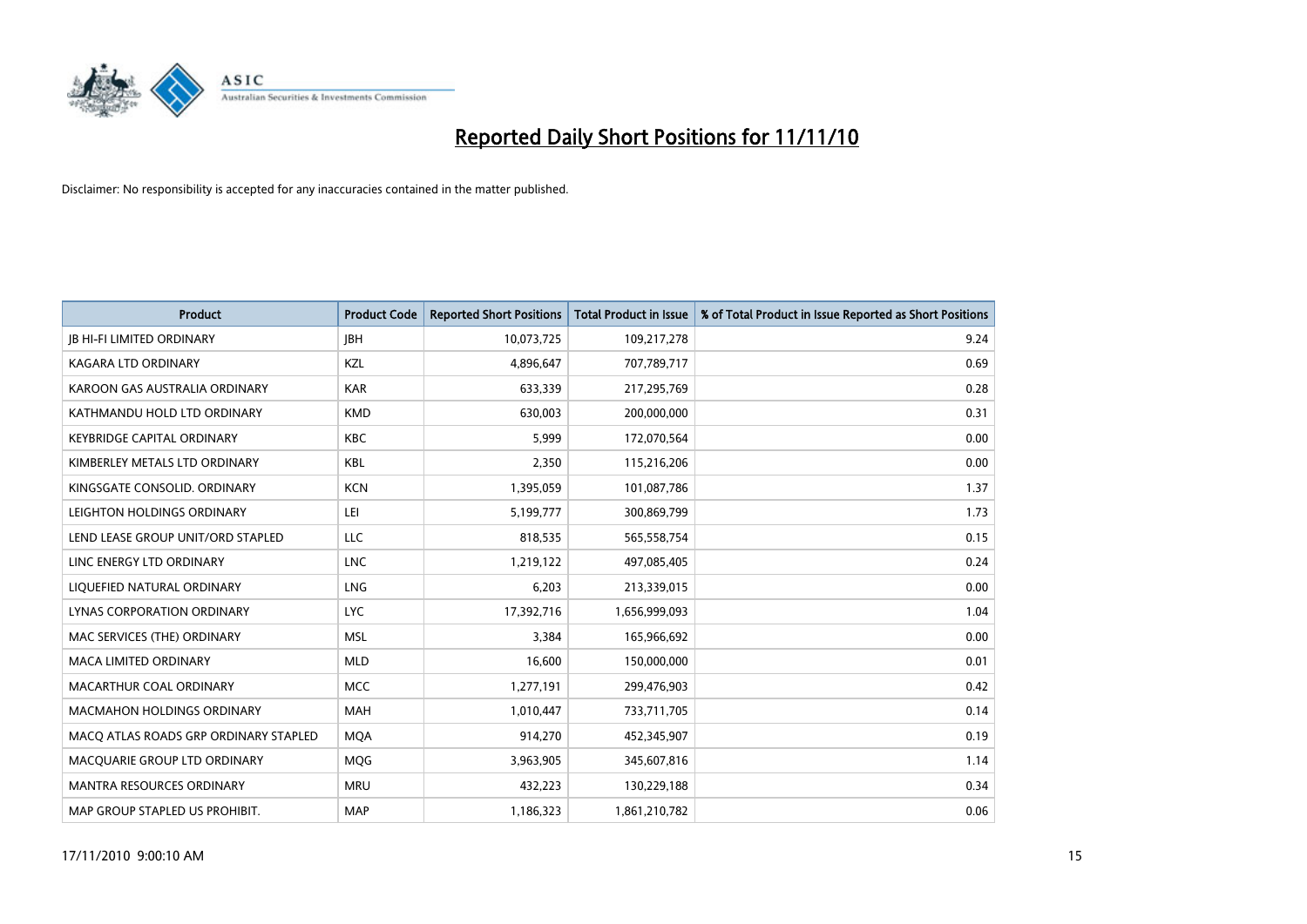

| <b>Product</b>                  | <b>Product Code</b> | <b>Reported Short Positions</b> | <b>Total Product in Issue</b> | % of Total Product in Issue Reported as Short Positions |
|---------------------------------|---------------------|---------------------------------|-------------------------------|---------------------------------------------------------|
| <b>MARION ENERGY ORDINARY</b>   | <b>MAE</b>          | 356,694                         | 429,822,043                   | 0.08                                                    |
| MCMILLAN SHAKESPEARE ORDINARY   | <b>MMS</b>          | 178,029                         | 67,849,516                    | 0.26                                                    |
| <b>MCPHERSON'S LTD ORDINARY</b> | <b>MCP</b>          | 17.869                          | 71,651,758                    | 0.02                                                    |
| MEDUSA MINING LTD ORDINARY      | <b>MML</b>          | 817,869                         | 187,793,911                   | 0.44                                                    |
| MELBOURNE IT LIMITED ORDINARY   | <b>MLB</b>          | 145,872                         | 80,029,955                    | 0.18                                                    |
| MEO AUSTRALIA LTD ORDINARY      | <b>MEO</b>          | 410,226                         | 477,220,955                   | 0.08                                                    |
| <b>MERMAID MARINE ORDINARY</b>  | <b>MRM</b>          | 190,526                         | 202,182,138                   | 0.09                                                    |
| MESOBLAST LIMITED ORDINARY      | <b>MSB</b>          | 20,643                          | 158,140,556                   | 0.01                                                    |
| METALS X LIMITED ORDINARY       | <b>MLX</b>          | 326,940                         | 1,365,661,782                 | 0.03                                                    |
| METCASH LIMITED ORDINARY        | <b>MTS</b>          | 20,922,720                      | 768,523,847                   | 2.71                                                    |
| METGASCO LIMITED ORDINARY       | <b>MEL</b>          | 235,435                         | 250,803,468                   | 0.09                                                    |
| METMINCO LIMITED ORDINARY       | <b>MNC</b>          | 350,000                         | 836,622,979                   | 0.04                                                    |
| MICLYN EXP OFFSHR ORDINARY      | <b>MIO</b>          | 355,702                         | 271,700,000                   | 0.12                                                    |
| MINARA RESOURCES ORDINARY       | <b>MRE</b>          | 5,510,755                       | 1,167,783,517                 | 0.47                                                    |
| MINCOR RESOURCES NL ORDINARY    | <b>MCR</b>          | 232,674                         | 200,608,804                   | 0.11                                                    |
| MINERAL DEPOSITS ORDINARY       | <b>MDL</b>          | 1,038,529                       | 606,941,673                   | 0.16                                                    |
| MINERAL RESOURCES. ORDINARY     | <b>MIN</b>          | 809,870                         | 167,939,485                   | 0.47                                                    |
| MIRABELA NICKEL LTD ORDINARY    | <b>MBN</b>          | 11,310,067                      | 485,383,737                   | 2.31                                                    |
| MIRVAC GROUP STAPLED SECURITIES | <b>MGR</b>          | 3,039,623                       | 3,415,819,357                 | 0.09                                                    |
| MITCHELL COMMUNITCA. ORDINARY   | <b>MCU</b>          | 16,057                          | 302,029,237                   | 0.01                                                    |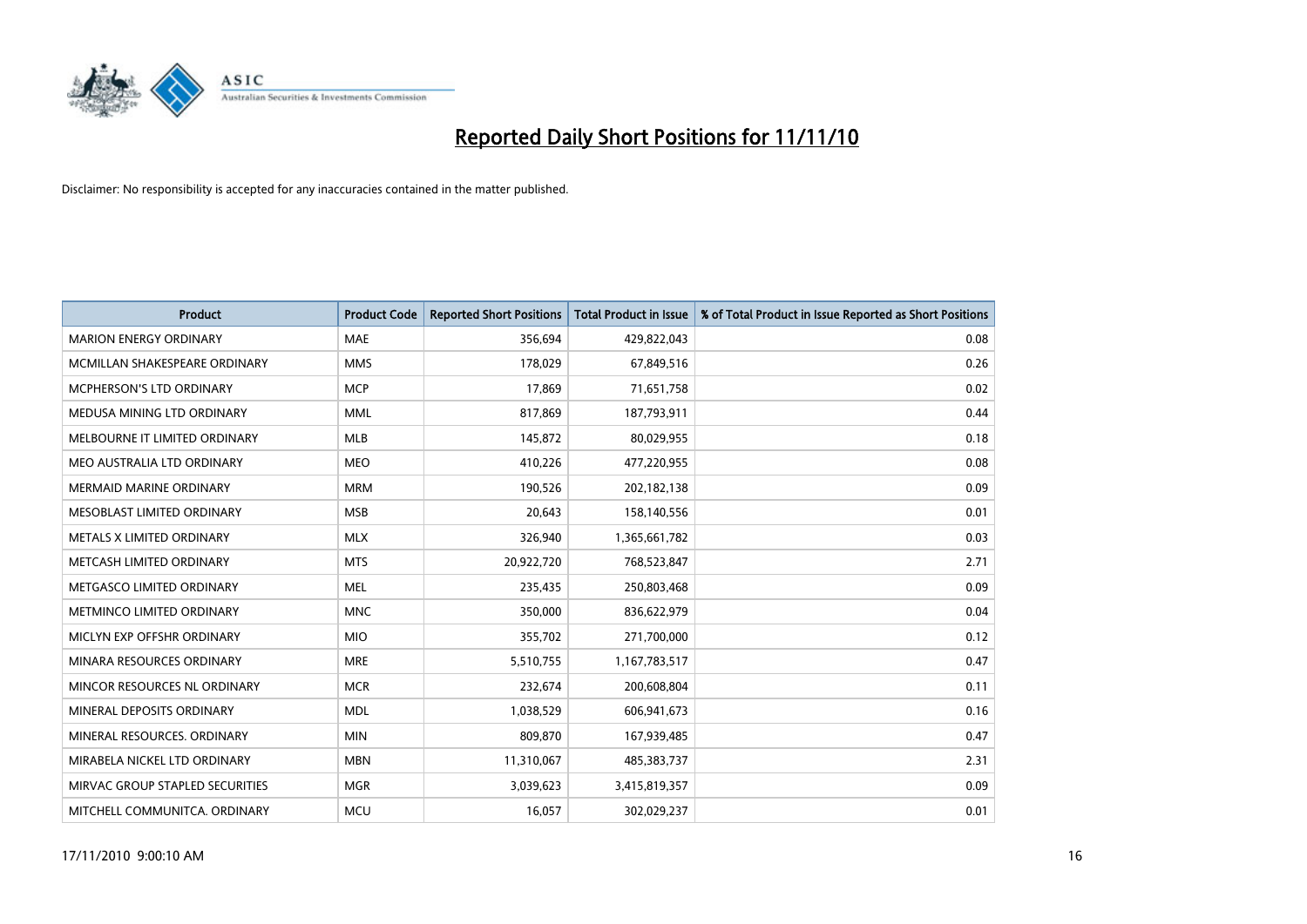

| <b>Product</b>                    | <b>Product Code</b> | <b>Reported Short Positions</b> | <b>Total Product in Issue</b> | % of Total Product in Issue Reported as Short Positions |
|-----------------------------------|---------------------|---------------------------------|-------------------------------|---------------------------------------------------------|
| <b>MOLOPO ENERGY LTD ORDINARY</b> | <b>MPO</b>          | 1,805,850                       | 250,972,584                   | 0.71                                                    |
| MONADELPHOUS GROUP ORDINARY       | <b>MND</b>          | 517,815                         | 87,521,827                    | 0.60                                                    |
| MORTGAGE CHOICE LTD ORDINARY      | <b>MOC</b>          | 22,742                          | 119,948,255                   | 0.02                                                    |
| MOUNT GIBSON IRON ORDINARY        | <b>MGX</b>          | 2,936,238                       | 1,082,570,693                 | 0.25                                                    |
| MULTIPLEX SITES SITES             | <b>MXUPA</b>        | 82                              | 4,500,000                     | 0.00                                                    |
| MURCHISON METALS LTD ORDINARY     | <b>MMX</b>          | 7,114,612                       | 435,884,268                   | 1.64                                                    |
| MYER HOLDINGS LTD ORDINARY        | <b>MYR</b>          | 20,970,524                      | 581,617,884                   | 3.60                                                    |
| MYSTATE LIMITED ORDINARY          | <b>MYS</b>          | 1,400                           | 67,439,158                    | 0.00                                                    |
| NATIONAL AUST, BANK ORDINARY      | <b>NAB</b>          | 8,717,146                       | 2,133,340,708                 | 0.39                                                    |
| NATURAL FUEL LIMITED ORDINARY     | <b>NFL</b>          |                                 | 721,912                       | 0.00                                                    |
| NAVITAS LIMITED ORDINARY          | <b>NVT</b>          | 707,414                         | 342,450,567                   | 0.21                                                    |
| NEPTUNE MARINE ORDINARY           | <b>NMS</b>          | 1,693,539                       | 442,223,834                   | 0.38                                                    |
| NEW HOPE CORPORATION ORDINARY     | <b>NHC</b>          | 462,335                         | 830,230,549                   | 0.06                                                    |
| NEWCREST MINING ORDINARY          | <b>NCM</b>          | 4,492,221                       | 764,486,927                   | 0.57                                                    |
| NEWS CORP A NON-VOTING CDI        | <b>NWSLV</b>        | 283,443                         | 1,828,190,774                 | 0.02                                                    |
| NEWS CORP B VOTING CDI            | <b>NWS</b>          | 7,590,553                       | 798,520,953                   | 0.94                                                    |
| NEXBIS LIMITED ORDINARY           | <b>NBS</b>          | 63,733                          | 498,972,940                   | 0.01                                                    |
| NEXUS ENERGY LIMITED ORDINARY     | <b>NXS</b>          | 5,033,967                       | 1,020,257,304                 | 0.48                                                    |
| NIB HOLDINGS LIMITED ORDINARY     | <b>NHF</b>          | 8,911                           | 495,294,322                   | 0.00                                                    |
| NICK SCALI LIMITED ORDINARY       | <b>NCK</b>          | 35,846                          | 81,000,000                    | 0.04                                                    |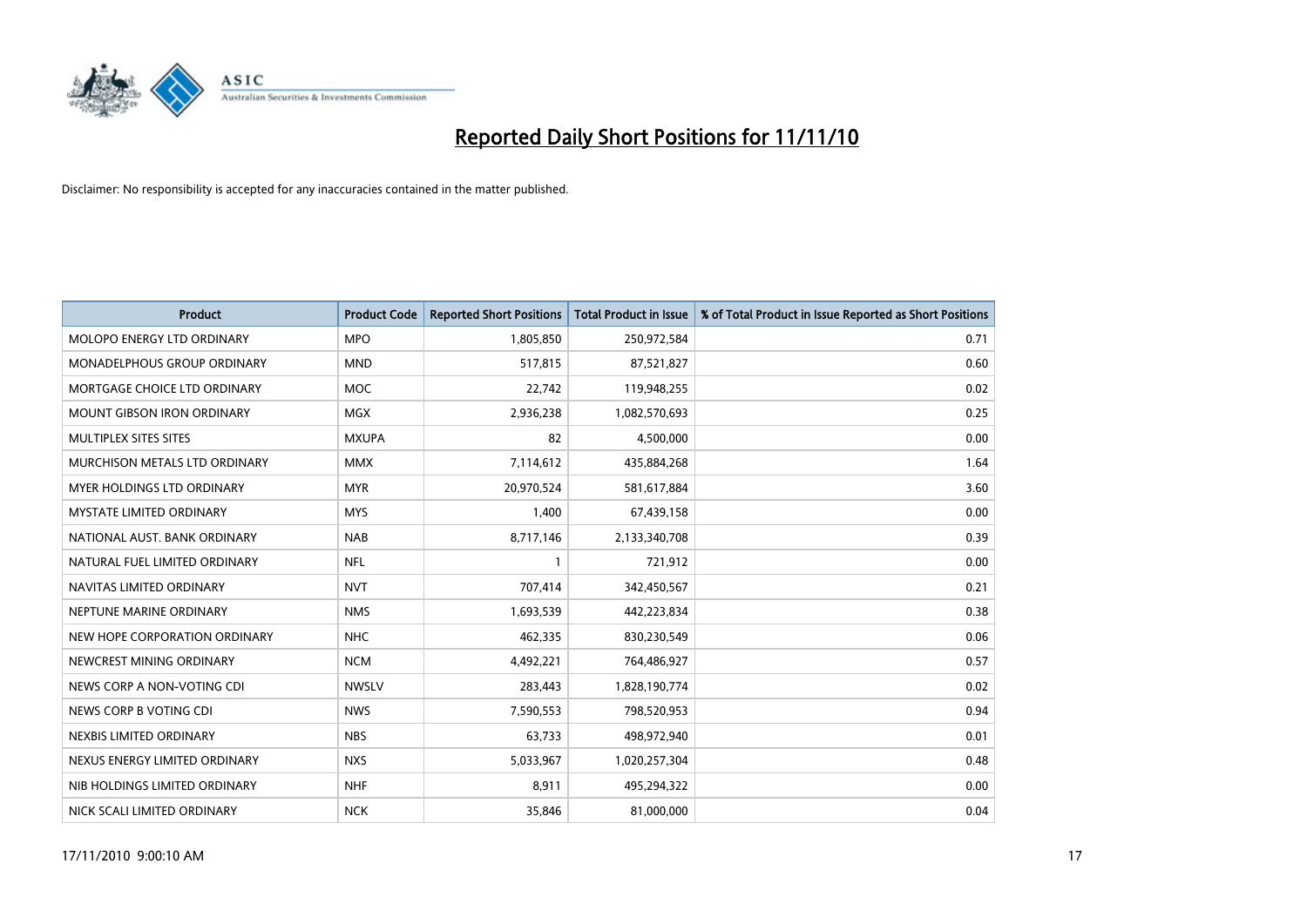

| <b>Product</b>                           | <b>Product Code</b> | <b>Reported Short Positions</b> | <b>Total Product in Issue</b> | % of Total Product in Issue Reported as Short Positions |
|------------------------------------------|---------------------|---------------------------------|-------------------------------|---------------------------------------------------------|
| NIDO PETROLEUM ORDINARY                  | <b>NDO</b>          | 11,403,362                      | 1,266,550,321                 | 0.90                                                    |
| NKWE PLATINUM 10C US COMMON              | <b>NKP</b>          | 243,631                         | 559,651,184                   | 0.05                                                    |
| NOBLE MINERAL RES ORDINARY               | <b>NMG</b>          | 300,000                         | 303,874,726                   | 0.10                                                    |
| NORTHERN CREST ORDINARY                  | <b>NOC</b>          | 24,345                          | 116,074,781                   | 0.02                                                    |
| NORTHERN ENERGY CORP ORDINARY            | <b>NEC</b>          | 30.000                          | 128,420,838                   | 0.02                                                    |
| NORTHERN IRON LTD ORDINARY               | <b>NFE</b>          | 1,221,935                       | 336,035,503                   | 0.36                                                    |
| NOVOGEN LIMITED ORDINARY                 | <b>NRT</b>          | 56,449                          | 102,125,894                   | 0.06                                                    |
| NRW HOLDINGS LIMITED ORDINARY            | <b>NWH</b>          | 275,958                         | 251,223,000                   | 0.10                                                    |
| NUFARM LIMITED ORDINARY                  | <b>NUF</b>          | 6,875,382                       | 261,775,731                   | 2.63                                                    |
| NUPLEX INDUSTRIES ORDINARY               | <b>NPX</b>          | 51,989                          | 195,060,783                   | 0.03                                                    |
| NYOTA MINERALS LTD ORDINARY              | <b>NYO</b>          | 491,250                         | 452,935,583                   | 0.11                                                    |
| <b>OAKTON LIMITED ORDINARY</b>           | <b>OKN</b>          | 672,236                         | 93,674,235                    | 0.72                                                    |
| OCEANAGOLD CORP. CHESS DEPOSITARY INT    | <b>OGC</b>          | 124,352                         | 249,874,252                   | 0.05                                                    |
| OCEANIA CAPITAL LTD ORDINARY             | <b>OCP</b>          | 2,500                           | 91,921,295                    | 0.00                                                    |
| OIL SEARCH LTD ORDINARY                  | OSH                 | 13,723,896                      | 1,312,888,303                 | 1.02                                                    |
| OILEX LTD ORDINARY                       | <b>OEX</b>          | 49,670                          | 220,074,885                   | 0.02                                                    |
| OM HOLDINGS LIMITED ORDINARY             | <b>OMH</b>          | 1,289,271                       | 503,085,150                   | 0.27                                                    |
| ONESTEEL LIMITED ORDINARY                | OST                 | 1,338,857                       | 1,334,683,421                 | 0.09                                                    |
| ORBITAL CORP LIMITED DEFERRED SETTLEMENT | <b>OECDA</b>        | 261                             | 48,197,395                    | 0.00                                                    |
| ORICA LIMITED ORDINARY                   | ORI                 | 2,415,479                       | 362,100,430                   | 0.67                                                    |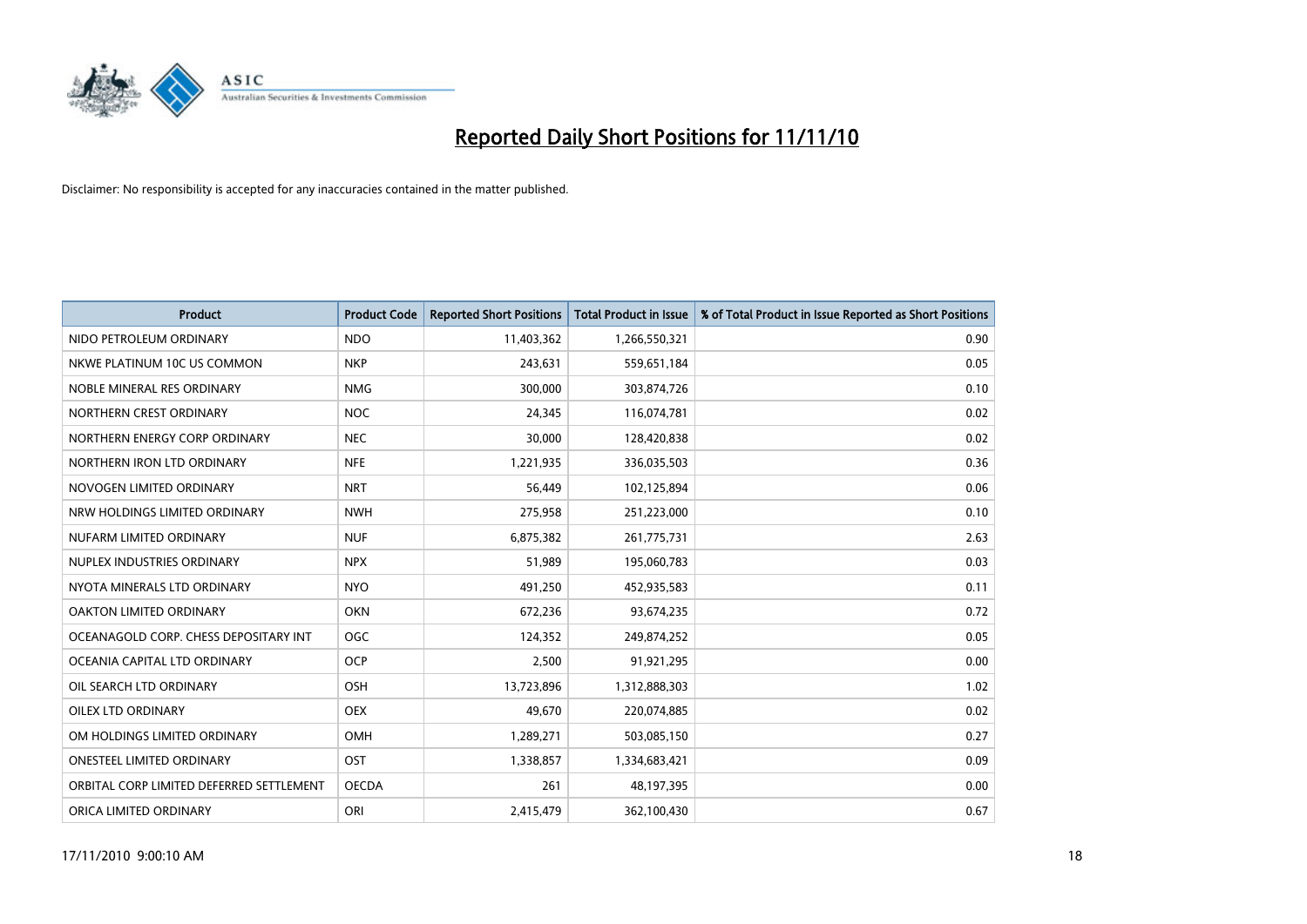

| <b>Product</b>                          | <b>Product Code</b> | <b>Reported Short Positions</b> | <b>Total Product in Issue</b> | % of Total Product in Issue Reported as Short Positions |
|-----------------------------------------|---------------------|---------------------------------|-------------------------------|---------------------------------------------------------|
| ORIGIN ENERGY ORDINARY                  | <b>ORG</b>          | 5,177,367                       | 884,469,012                   | 0.57                                                    |
| OROCOBRE LIMITED ORDINARY               | <b>ORE</b>          | 19,332                          | 91,181,996                    | 0.02                                                    |
| OROTONGROUP LIMITED ORDINARY            | ORL                 |                                 | 40,880,902                    | 0.00                                                    |
| OTTO ENERGY LIMITED ORDINARY            | OEL                 | 109,204                         | 1,134,540,071                 | 0.01                                                    |
| OZ MINERALS ORDINARY                    | OZL                 | 25,709,917                      | 3,192,066,057                 | 0.78                                                    |
| <b>PACIFIC BRANDS ORDINARY</b>          | <b>PBG</b>          | 3,449,563                       | 931,386,248                   | 0.38                                                    |
| PALADIN ENERGY LTD ORDINARY             | <b>PDN</b>          | 18,331,769                      | 718,423,382                   | 2.57                                                    |
| PANAUST LIMITED ORDINARY                | <b>PNA</b>          | 6,556,736                       | 2,955,176,819                 | 0.23                                                    |
| PANORAMIC RESOURCES ORDINARY            | PAN                 | 730,915                         | 206,075,342                   | 0.36                                                    |
| PAPERLINX LIMITED ORDINARY              | <b>PPX</b>          | 16,333,582                      | 603,580,761                   | 2.70                                                    |
| PAPERLINX SPS TRUST STEP UP PERP. PREF. | <b>PXUPA</b>        | 5,000                           | 2,850,000                     | 0.18                                                    |
| PATTIES FOODS LTD ORDINARY              | PFL                 |                                 | 138,908,853                   | 0.00                                                    |
| PEAK RESOURCES ORDINARY                 | <b>PEK</b>          | 217,500                         | 125,035,593                   | 0.17                                                    |
| PEET LIMITED ORDINARY                   | <b>PPC</b>          | 124,243                         | 302,965,804                   | 0.04                                                    |
| PENINSULA MINERALS ORDINARY             | <b>PEN</b>          | 5,000                           | 1,637,297,877                 | 0.00                                                    |
| PERILYA LIMITED ORDINARY                | PEM                 | 551,831                         | 526,075,563                   | 0.11                                                    |
| PERPETUAL LIMITED ORDINARY              | PPT                 | 2,270,172                       | 43,692,215                    | 5.21                                                    |
| PERSEUS MINING LTD ORDINARY             | PRU                 | 1,409,870                       | 421,307,088                   | 0.34                                                    |
| PETSEC ENERGY ORDINARY                  | <b>PSA</b>          | 223,332                         | 231,283,622                   | 0.10                                                    |
| PHARMAXIS LTD ORDINARY                  | <b>PXS</b>          | 1,950,298                       | 225,857,684                   | 0.86                                                    |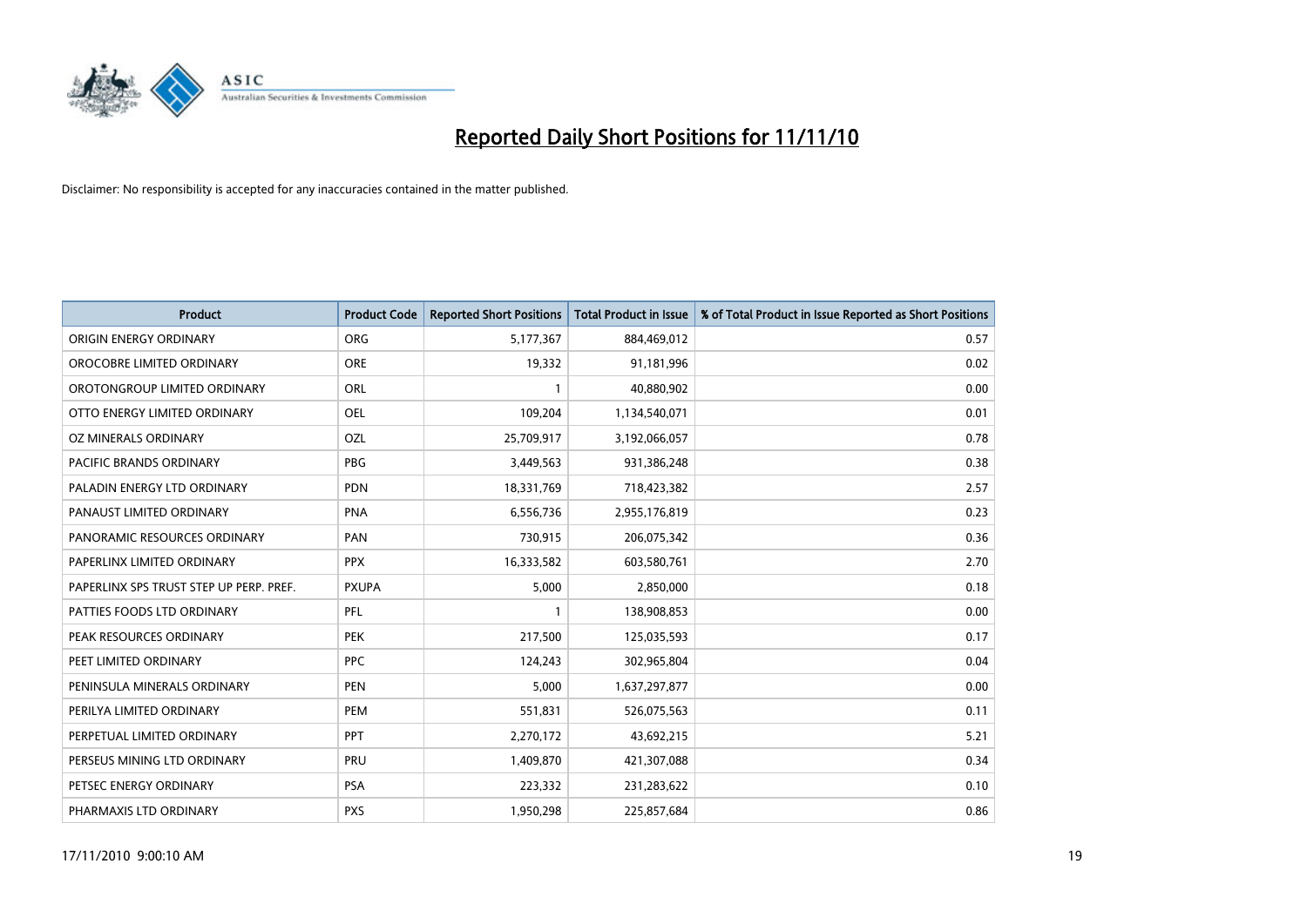

| <b>Product</b>                       | <b>Product Code</b> | <b>Reported Short Positions</b> | <b>Total Product in Issue</b> | % of Total Product in Issue Reported as Short Positions |
|--------------------------------------|---------------------|---------------------------------|-------------------------------|---------------------------------------------------------|
| PHOTON GROUP LTD ORDINARY            | <b>PGA</b>          | 250.510                         | 1,540,543,357                 | 0.02                                                    |
| PIKE RIVER COAL ORDINARY             | <b>PRC</b>          | 282,595                         | 405,513,933                   | 0.07                                                    |
| PLATINUM ASSET ORDINARY              | <b>PTM</b>          | 4,387,475                       | 561,347,878                   | 0.76                                                    |
| PLATINUM AUSTRALIA ORDINARY          | <b>PLA</b>          | 6,792,009                       | 321,130,521                   | 2.09                                                    |
| PLATINUM CAPITAL LTD ORDINARY        | <b>PMC</b>          |                                 | 163,732,888                   | 0.00                                                    |
| PMP LIMITED ORDINARY                 | <b>PMP</b>          | 1,690,818                       | 335,338,483                   | 0.49                                                    |
| PORT BOUVARD LIMITED ORDINARY        | PBD                 | 6,754                           | 593,868,295                   | 0.00                                                    |
| PREMIER INVESTMENTS ORDINARY         | <b>PMV</b>          | 202,369                         | 155,030,045                   | 0.12                                                    |
| PRIMARY HEALTH CARE ORDINARY         | <b>PRY</b>          | 10,560,053                      | 495,978,188                   | 2.13                                                    |
| PRIME INFR GROUP. STAPLED SECURITIES | PIH                 | 1,418,129                       | 351,776,795                   | 0.40                                                    |
| PRIME MEDIA GRP LTD ORDINARY         | <b>PRT</b>          | 2                               | 366,330,303                   | 0.00                                                    |
| PRIMEAG AUSTRALIA ORDINARY           | PAG                 | 311,454                         | 150,569,976                   | 0.21                                                    |
| PROGEN PHARMACEUTIC ORDINARY         | <b>PGL</b>          | 151,596                         | 24,709,097                    | 0.61                                                    |
| PROGRAMMED ORDINARY                  | PRG                 | 1,111,275                       | 118,169,908                   | 0.95                                                    |
| <b>PSIVIDA CORP CDI 1:1</b>          | <b>PVA</b>          | 6.878                           | 7,805,836                     | 0.09                                                    |
| <b>QANTAS AIRWAYS ORDINARY</b>       | QAN                 | 34,819,023                      | 2,265,123,620                 | 1.53                                                    |
| OBE INSURANCE GROUP ORDINARY         | <b>OBE</b>          | 20,683,390                      | 1,051,600,529                 | 1.95                                                    |
| <b>QUBE LOGISTICS ORDINARY UNITS</b> | <b>QUB</b>          | 300                             | 517,868,029                   | 0.00                                                    |
| RAMELIUS RESOURCES ORDINARY          | <b>RMS</b>          | 37,248                          | 291,208,795                   | 0.01                                                    |
| RAMSAY HEALTH CARE ORDINARY          | <b>RHC</b>          | 1,891,306                       | 202,081,252                   | 0.94                                                    |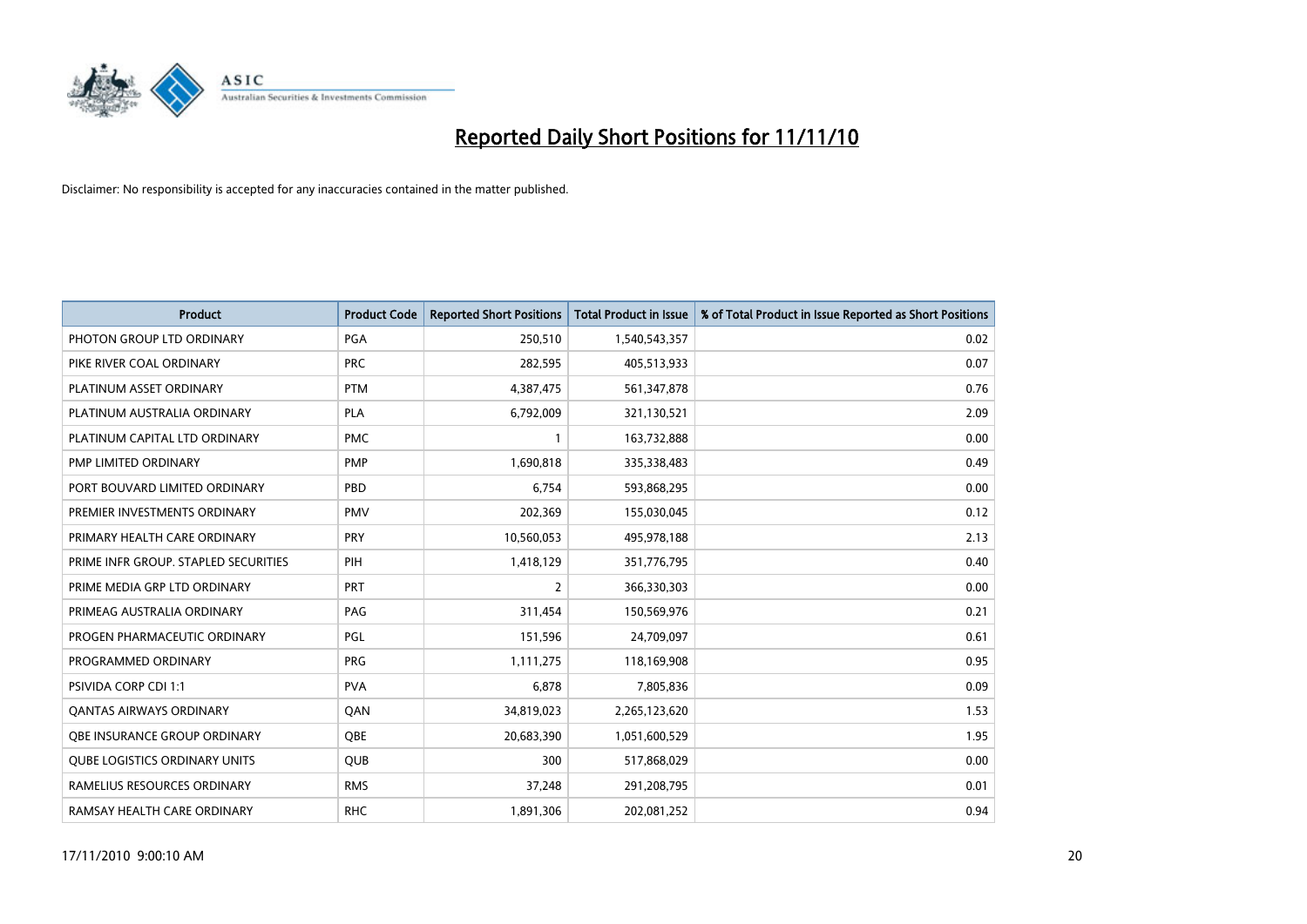

| <b>Product</b>                      | <b>Product Code</b> | <b>Reported Short Positions</b> | <b>Total Product in Issue</b> | % of Total Product in Issue Reported as Short Positions |
|-------------------------------------|---------------------|---------------------------------|-------------------------------|---------------------------------------------------------|
| RANGE RESOURCES LTD ORDINARY        | <b>RRS</b>          | 1,250,000                       | 1,180,974,672                 | 0.11                                                    |
| <b>RCR TOMLINSON ORDINARY</b>       | <b>RCR</b>          | 68,067                          | 131,887,672                   | 0.05                                                    |
| <b>REA GROUP ORDINARY</b>           | <b>REA</b>          | 4,713                           | 129,691,280                   | 0.00                                                    |
| RED 5 LIMITED ORDINARY              | <b>RED</b>          | 230,850                         | 1,079,288,043                 | 0.02                                                    |
| <b>RED FORK ENERGY ORDINARY</b>     | <b>RFE</b>          | 7,696                           | 139,535,000                   | 0.01                                                    |
| REDFLEX HOLDINGS ORDINARY           | <b>RDF</b>          | 3,225                           | 110,345,599                   | 0.00                                                    |
| REED RESOURCES LTD ORDINARY         | <b>RDR</b>          | 268,205                         | 192,271,768                   | 0.14                                                    |
| REGIS RESOURCES ORDINARY            | <b>RRL</b>          | 525,637                         | 428,945,834                   | 0.13                                                    |
| RESMED INC CDI 10:1                 | <b>RMD</b>          | 10.104.944                      | 1,516,163,980                 | 0.67                                                    |
| <b>RESOLUTE MINING ORDINARY</b>     | <b>RSG</b>          | 786,438                         | 451,503,505                   | 0.17                                                    |
| RESOURCE EQUIP LTD ORDINARY         | <b>ROL</b>          | 77,774                          | 154,245,545                   | 0.05                                                    |
| <b>RESOURCE GENERATION ORDINARY</b> | <b>RES</b>          | 348,998                         | 182,680,530                   | 0.19                                                    |
| REVERSE CORP LIMITED ORDINARY       | <b>REF</b>          | 25,141                          | 92,382,175                    | 0.03                                                    |
| REX MINERALS LIMITED ORDINARY       | <b>RXM</b>          | 83,084                          | 132,205,460                   | 0.06                                                    |
| <b>RHG LIMITED ORDINARY</b>         | <b>RHG</b>          | 13,020                          | 318,745,978                   | 0.00                                                    |
| RIDLEY CORPORATION ORDINARY         | <b>RIC</b>          | 53,937                          | 307,817,071                   | 0.02                                                    |
| RIO TINTO LIMITED ORDINARY          | <b>RIO</b>          | 19,448,820                      | 435,758,720                   | 4.45                                                    |
| <b>RIVERCITY MOTORWAY STAPLED</b>   | <b>RCY</b>          | 300,208                         | 957,010,115                   | 0.03                                                    |
| RIVERSDALE MINING ORDINARY          | <b>RIV</b>          | 198,704                         | 236,331,188                   | 0.09                                                    |
| ROC OIL COMPANY ORDINARY            | <b>ROC</b>          | 4,829,634                       | 713,154,560                   | 0.67                                                    |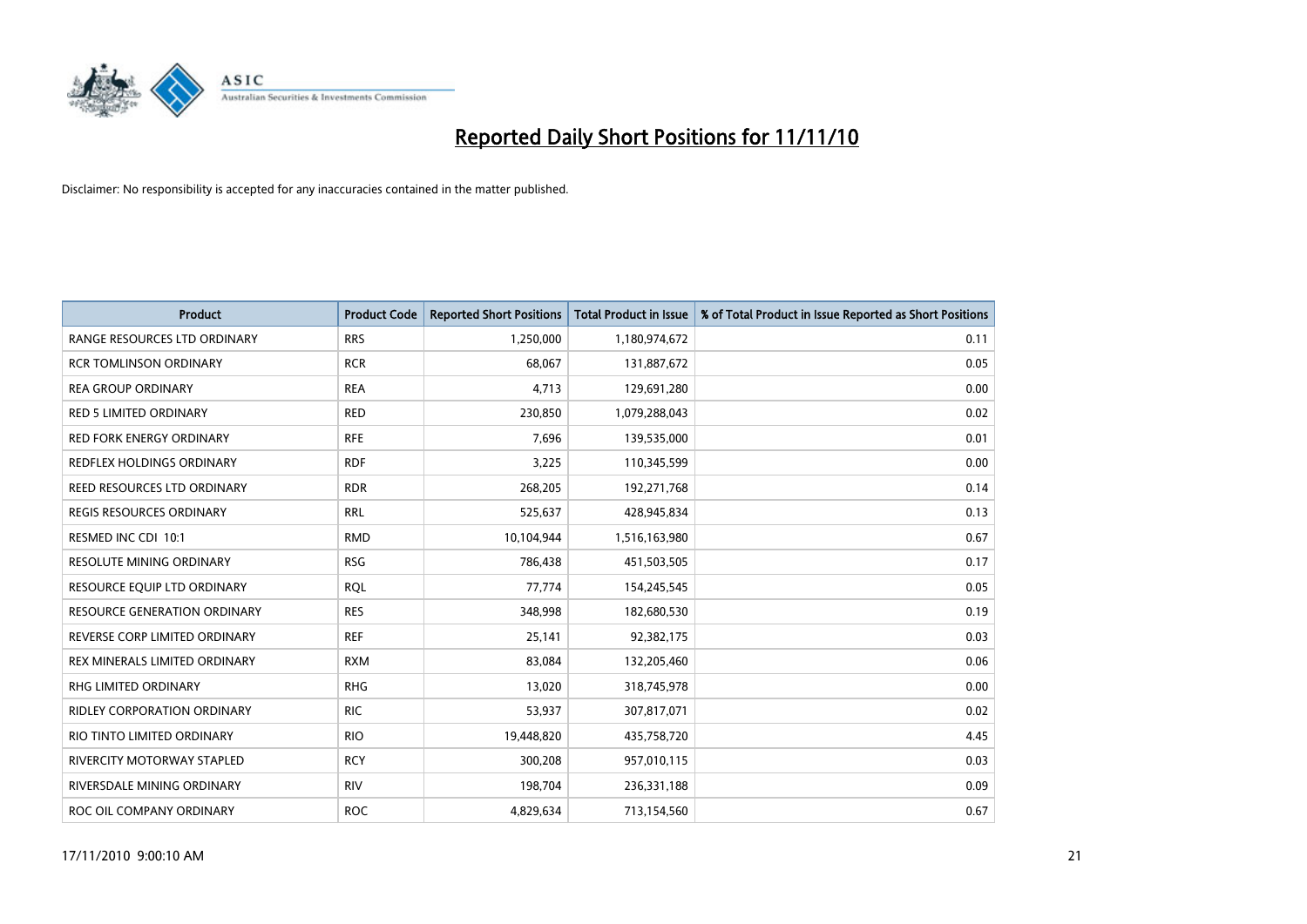

| <b>Product</b>                           | <b>Product Code</b> | <b>Reported Short Positions</b> | <b>Total Product in Issue</b> | % of Total Product in Issue Reported as Short Positions |
|------------------------------------------|---------------------|---------------------------------|-------------------------------|---------------------------------------------------------|
| SAI GLOBAL LIMITED ORDINARY              | SAI                 | 99,584                          | 197,905,160                   | 0.05                                                    |
| SALMAT LIMITED ORDINARY                  | <b>SLM</b>          | 78,195                          | 159,134,483                   | 0.05                                                    |
| SAMSON OIL & GAS LTD ORDINARY            | SSN                 | 380,000                         | 1,664,588,164                 | 0.02                                                    |
| SANDFIRE RESOURCES ORDINARY              | <b>SFR</b>          | 47,187                          | 131,734,760                   | 0.03                                                    |
| <b>SANTOS LTD ORDINARY</b>               | <b>STO</b>          | 4,388,529                       | 834,124,056                   | 0.52                                                    |
| SARACEN MINERAL ORDINARY                 | <b>SAR</b>          | 109,811                         | 492,151,415                   | 0.02                                                    |
| SEDGMAN LIMITED ORDINARY                 | <b>SDM</b>          | 221,512                         | 207,997,898                   | 0.10                                                    |
| <b>SEEK LIMITED ORDINARY</b>             | <b>SEK</b>          | 2,493,058                       | 336,584,488                   | 0.73                                                    |
| SENETAS CORPORATION ORDINARY             | <b>SEN</b>          | 756,999                         | 461,522,263                   | 0.16                                                    |
| SERVCORP LIMITED ORDINARY                | SRV                 | 93,153                          | 98,440,807                    | 0.09                                                    |
| SERVICE STREAM ORDINARY                  | <b>SSM</b>          | 393,559                         | 283,418,867                   | 0.14                                                    |
| SEVEN GROUP HOLDINGS ORDINARY            | <b>SVW</b>          | 129,996                         | 305,410,281                   | 0.04                                                    |
| SIGMA PHARMACEUTICAL ORDINARY            | <b>SIP</b>          | 8,489,464                       | 1,178,626,572                 | 0.72                                                    |
| SILEX SYSTEMS ORDINARY                   | <b>SLX</b>          | 183.886                         | 149,506,391                   | 0.10                                                    |
| SILVER LAKE RESOURCE ORDINARY            | <b>SLR</b>          | 56,484                          | 178,882,838                   | 0.03                                                    |
| SIMS METAL MGMT LTD ORDINARY             | SGM                 | 3,628,648                       | 204,740,467                   | 1.76                                                    |
| SINGAPORE TELECOMM. CHESS DEPOSITARY INT | SGT                 | 3,007,762                       | 381,238,779                   | 0.79                                                    |
| SKILLED GROUP LTD ORDINARY               | <b>SKE</b>          | 93,311                          | 190,738,408                   | 0.04                                                    |
| SKY CITY ENTERTAIN, ORDINARY             | <b>SKC</b>          | 15,020,218                      | 575,114,687                   | 2.61                                                    |
| <b>SKY NETWORK ORDINARY</b>              | <b>SKT</b>          | 1,254,140                       | 389,139,785                   | 0.32                                                    |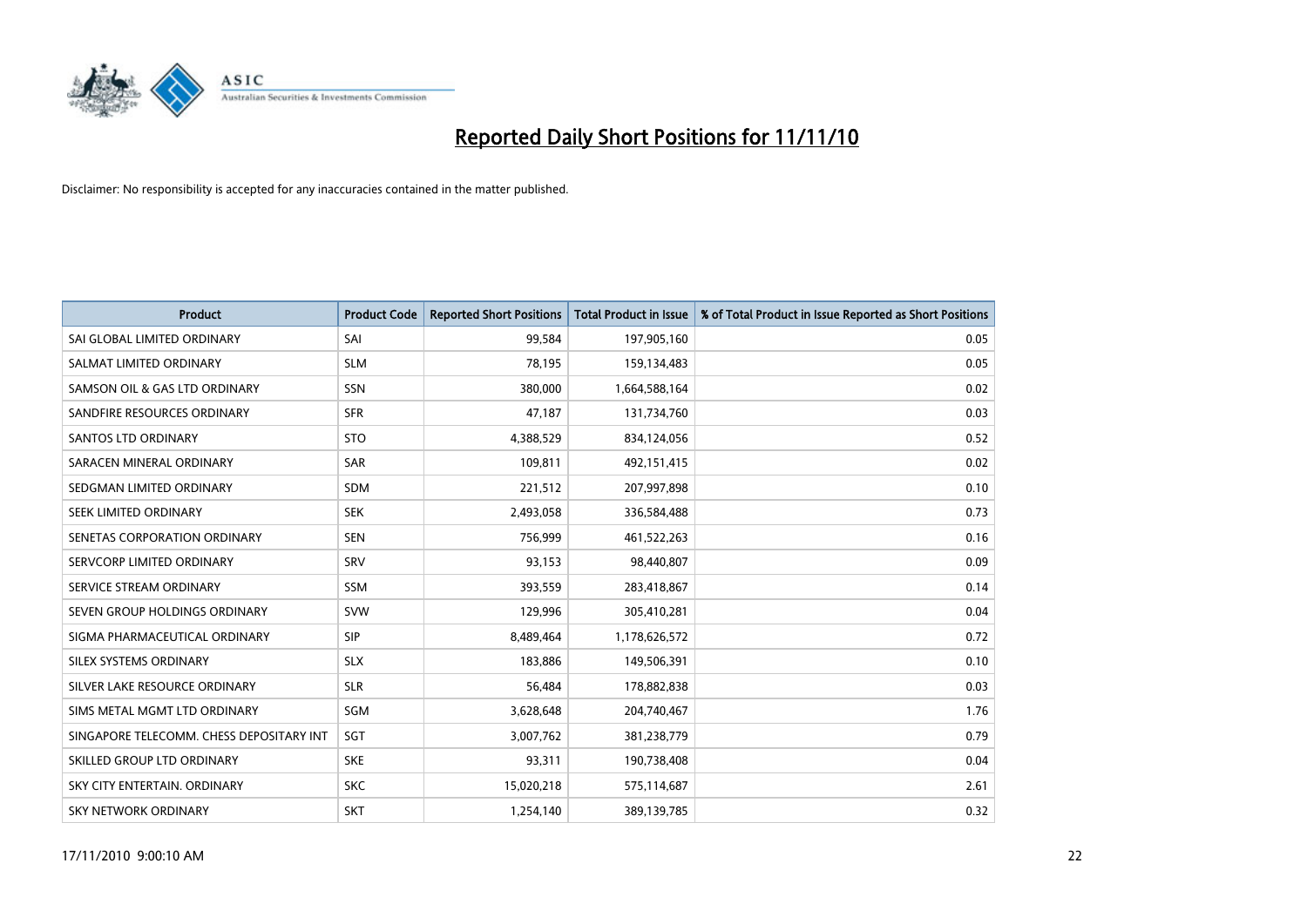

| <b>Product</b>                          | <b>Product Code</b> | <b>Reported Short Positions</b> | <b>Total Product in Issue</b> | % of Total Product in Issue Reported as Short Positions |
|-----------------------------------------|---------------------|---------------------------------|-------------------------------|---------------------------------------------------------|
| SMS MANAGEMENT, ORDINARY                | <b>SMX</b>          | 50,194                          | 67,661,358                    | 0.08                                                    |
| SONIC HEALTHCARE ORDINARY               | SHL                 | 5,899,408                       | 388,429,875                   | 1.53                                                    |
| SOUL PATTINSON (W.H) ORDINARY           | <b>SOL</b>          | 3,909                           | 238,640,580                   | 0.00                                                    |
| SP AUSNET STAPLED SECURITIES            | <b>SPN</b>          | 6,596,793                       | 2,748,353,504                 | 0.24                                                    |
| SPARK INFRASTRUCTURE STAPLED SECURITIES | SKI                 | 21,660,756                      | 1,326,734,264                 | 1.63                                                    |
| SPDR 200 FUND ETF UNITS                 | <b>STW</b>          | 7,408                           | 57,428,081                    | 0.01                                                    |
| SPECIALTY FASHION ORDINARY              | <b>SFH</b>          | 1,593,448                       | 191,268,264                   | 0.83                                                    |
| SPOTLESS GROUP LTD ORDINARY             | <b>SPT</b>          | 1,205,724                       | 261,070,153                   | 0.45                                                    |
| ST BARBARA LIMITED ORDINARY             | SBM                 | 20,600,467                      | 1,953,668,407                 | 1.05                                                    |
| STH AMERICAN COR LTD ORDINARY           | SAY                 | 9,200                           | 233,651,371                   | 0.00                                                    |
| STHN CROSS MEDIA ORDINARY               | <b>SXL</b>          | 102,389                         | 378,827,750                   | 0.02                                                    |
| STOCKLAND UNITS/ORD STAPLED             | <b>SGP</b>          | 10,773,864                      | 2,383,036,717                 | 0.44                                                    |
| STRAITS RESOURCES ORDINARY              | <b>SRL</b>          | 4,730,889                       | 255,203,613                   | 1.83                                                    |
| <b>STW COMMUNICATIONS ORDINARY</b>      | SGN                 | 396,117                         | 364,310,964                   | 0.11                                                    |
| SUNCORP-METWAY, ORDINARY                | <b>SUN</b>          | 5,420,210                       | 1,281,390,524                 | 0.43                                                    |
| SUNDANCE RESOURCES ORDINARY             | <b>SDL</b>          | 13,846,447                      | 2,709,995,932                 | 0.51                                                    |
| SUNLAND GROUP LTD ORDINARY              | <b>SDG</b>          | 88,779                          | 244,935,981                   | 0.03                                                    |
| SUPER CHEAP AUTO GRP ORDINARY           | <b>SUL</b>          | 275,503                         | 128,752,619                   | 0.21                                                    |
| <b>SWICK MINING ORDINARY</b>            | <b>SWK</b>          | 1.548                           | 236,724,970                   | 0.00                                                    |
| SYLVANIA RESOURCES ORDINARY             | <b>SLV</b>          | 50,499                          | 250,791,142                   | 0.02                                                    |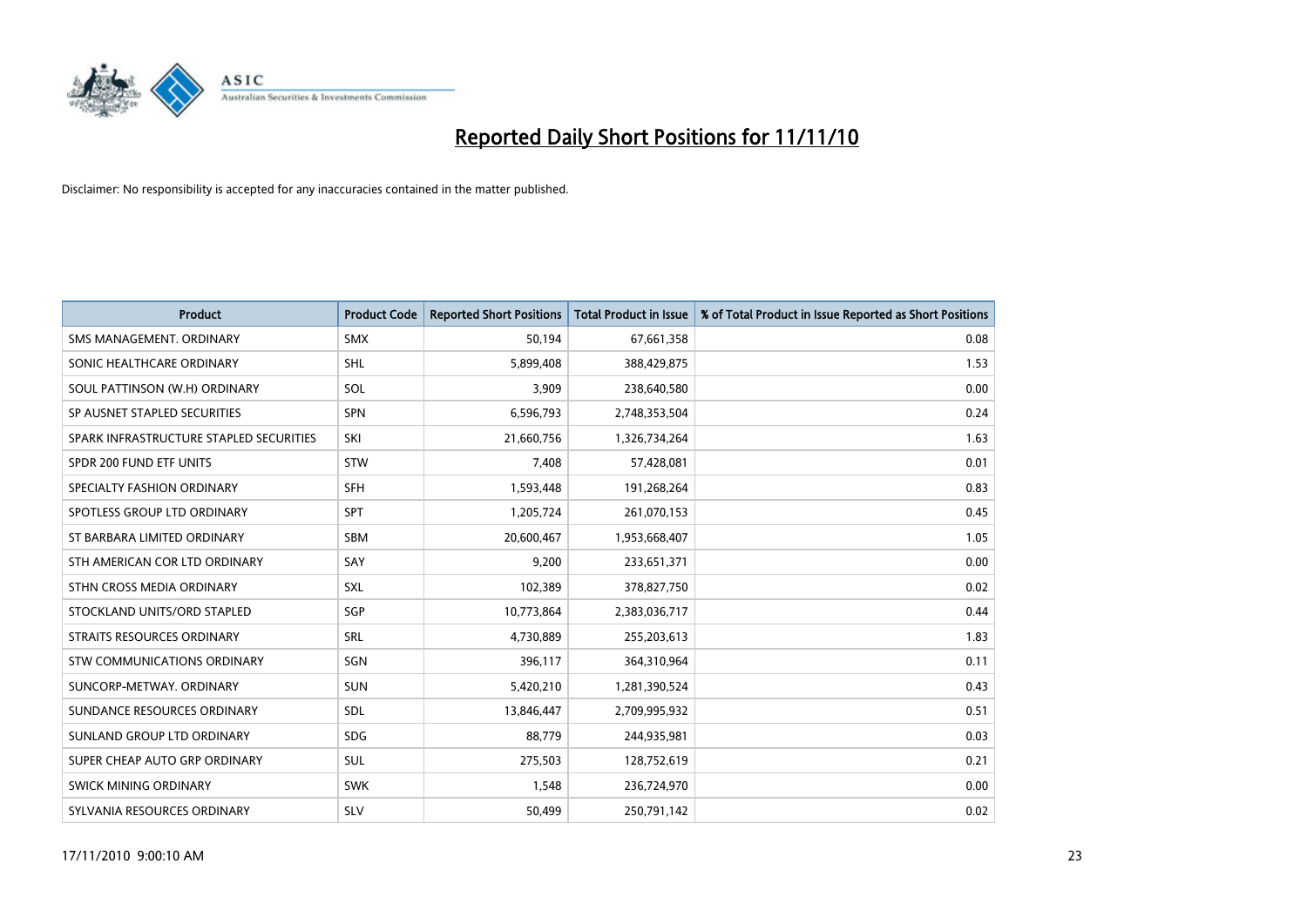

| <b>Product</b>                      | <b>Product Code</b> | <b>Reported Short Positions</b> | <b>Total Product in Issue</b> | % of Total Product in Issue Reported as Short Positions |
|-------------------------------------|---------------------|---------------------------------|-------------------------------|---------------------------------------------------------|
| SYMEX HOLDINGS ORDINARY             | <b>SYM</b>          | 6,633                           | 125,037,628                   | 0.01                                                    |
| TABCORP HOLDINGS LTD ORDINARY       | <b>TAH</b>          | 3,087,337                       | 654,446,483                   | 0.47                                                    |
| <b>TALENT2 INTERNATION ORDINARY</b> | <b>TWO</b>          | 7                               | 141,550,000                   | 0.00                                                    |
| TALISMAN MINING ORDINARY            | <b>TLM</b>          | 16,422                          | 110,536,483                   | 0.01                                                    |
| TAP OIL LIMITED ORDINARY            | <b>TAP</b>          | 14,802                          | 231,229,499                   | 0.00                                                    |
| TASSAL GROUP LIMITED ORDINARY       | <b>TGR</b>          | 2,776,536                       | 146,304,404                   | 1.88                                                    |
| TATTS GROUP LTD ORDINARY            | <b>TTS</b>          | 7,595,594                       | 1,300,888,465                 | 0.57                                                    |
| TELECOM CORPORATION ORDINARY        | <b>TEL</b>          | 33,073,684                      | 1,924,564,687                 | 1.72                                                    |
| TELSTRA CORPORATION. ORDINARY       | <b>TLS</b>          | 9,314,039                       | 12,443,074,357                | 0.08                                                    |
| TEN NETWORK HOLDINGS ORDINARY       | <b>TEN</b>          | 10,338,011                      | 1,045,236,720                 | 1.00                                                    |
| TFS CORPORATION LTD ORDINARY        | <b>TFC</b>          | 63,054                          | 227,360,909                   | 0.02                                                    |
| THE REJECT SHOP ORDINARY            | <b>TRS</b>          | 29,405                          | 26,033,570                    | 0.11                                                    |
| THOR MINING PLC CHESS DEPOSITARY    | <b>THR</b>          | 2,307                           | 288,754,017                   | 0.00                                                    |
| THORN GROUP LIMITED ORDINARY        | <b>TGA</b>          | 2,361                           | 129,459,770                   | 0.00                                                    |
| THUNDELARRA EXPLOR, ORDINARY        | <b>THX</b>          | 6,261                           | 152,910,147                   | 0.00                                                    |
| TIGER RESOURCES ORDINARY            | <b>TGS</b>          | 163,189                         | 596,373,151                   | 0.03                                                    |
| TIMBERCORP LIMITED ORDINARY         | <b>TIM</b>          | 90,075                          | 352,071,429                   | 0.02                                                    |
| TISHMAN SPEYER UNITS                | <b>TSO</b>          | 50,674                          | 338,440,904                   | 0.01                                                    |
| TNG LIMITED ORDINARY                | <b>TNG</b>          | 4,321                           | 258,055,076                   | 0.00                                                    |
| TOLL HOLDINGS LTD ORDINARY          | <b>TOL</b>          | 13,014,308                      | 706,577,616                   | 1.83                                                    |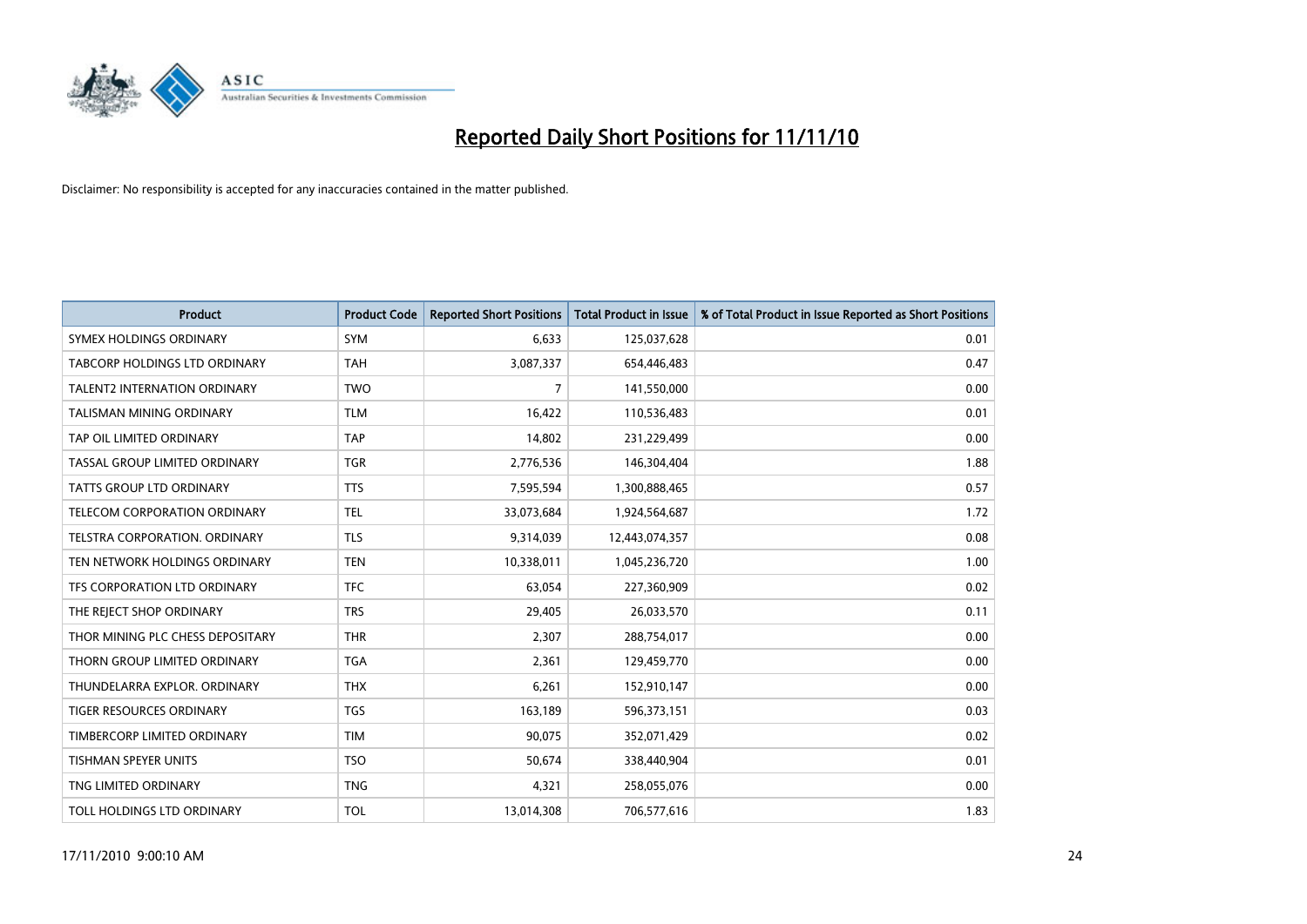

| <b>Product</b>                            | <b>Product Code</b> | <b>Reported Short Positions</b> | Total Product in Issue | % of Total Product in Issue Reported as Short Positions |
|-------------------------------------------|---------------------|---------------------------------|------------------------|---------------------------------------------------------|
| TORO ENERGY LIMITED ORDINARY              | <b>TOE</b>          | 35,404                          | 964,936,676            | 0.00                                                    |
| TOWER AUSTRALIA ORDINARY                  | <b>TAL</b>          | 679,199                         | 415,928,881            | 0.15                                                    |
| <b>TOWER LIMITED ORDINARY</b>             | <b>TWR</b>          | 689,519                         | 260,631,787            | 0.26                                                    |
| TOX FREE SOLUTIONS ORDINARY               | <b>TOX</b>          | 486,918                         | 91,855,500             | 0.52                                                    |
| TPG TELECOM LIMITED ORDINARY              | <b>TPM</b>          | 2,444,993                       | 767,849,104            | 0.30                                                    |
| TRANSFIELD SERV INFR STAPLED SECURITIES   | <b>TSI</b>          | 209,212                         | 434,862,971            | 0.05                                                    |
| <b>TRANSFIELD SERVICES ORDINARY</b>       | <b>TSE</b>          | 3,717,073                       | 441,350,229            | 0.84                                                    |
| TRANSPACIFIC INDUST, ORDINARY             | <b>TPI</b>          | 15,460,948                      | 960,638,735            | 1.58                                                    |
| TRANSURBAN GROUP TRIPLE STAPLED SEC.      | <b>TCL</b>          | 5,333,603                       | 1,441,290,633          | 0.38                                                    |
| TRINITY GROUP STAPLED SECURITIES          | <b>TCO</b>          | 3,419                           | 231,701,539            | 0.00                                                    |
| TROY RESOURCES NL ORDINARY                | <b>TRY</b>          | 58,062                          | 87,474,323             | 0.07                                                    |
| <b>UGL LIMITED ORDINARY</b>               | UGL                 | 5,047,590                       | 166,028,705            | 3.03                                                    |
| UNILIFE CORPORATION CDI 6:1               | <b>UNS</b>          | 61,505                          | 240,197,820            | 0.02                                                    |
| UXC LIMITED ORDINARY                      | <b>UXC</b>          | 13,762                          | 305,789,718            | 0.00                                                    |
| VALAD PROPERTY GROUP STPLD US PROHIB DEF  | <b>VPGDA</b>        | 63,646                          | 115,106,464            | 0.05                                                    |
| VDM GROUP LIMITED ORDINARY                | <b>VMG</b>          | 11,116                          | 195,613,088            | 0.01                                                    |
| <b>VENTURE MINERALS ORDINARY</b>          | <b>VMS</b>          | 6,500                           | 192,663,334            | 0.00                                                    |
| VILLAGE ROADSHOW LTD ORDINARY             | <b>VRL</b>          | 682                             | 106,949,195            | 0.00                                                    |
| VILLAGE ROADSHOW LTD 'A' CLASS PREFERENCE | <b>VRLPA</b>        | 19,557                          | 44,368,905             | 0.04                                                    |
| VIRGIN BLUE HOLDINGS ORDINARY             | <b>VBA</b>          | 18,043,931                      | 2,209,126,568          | 0.81                                                    |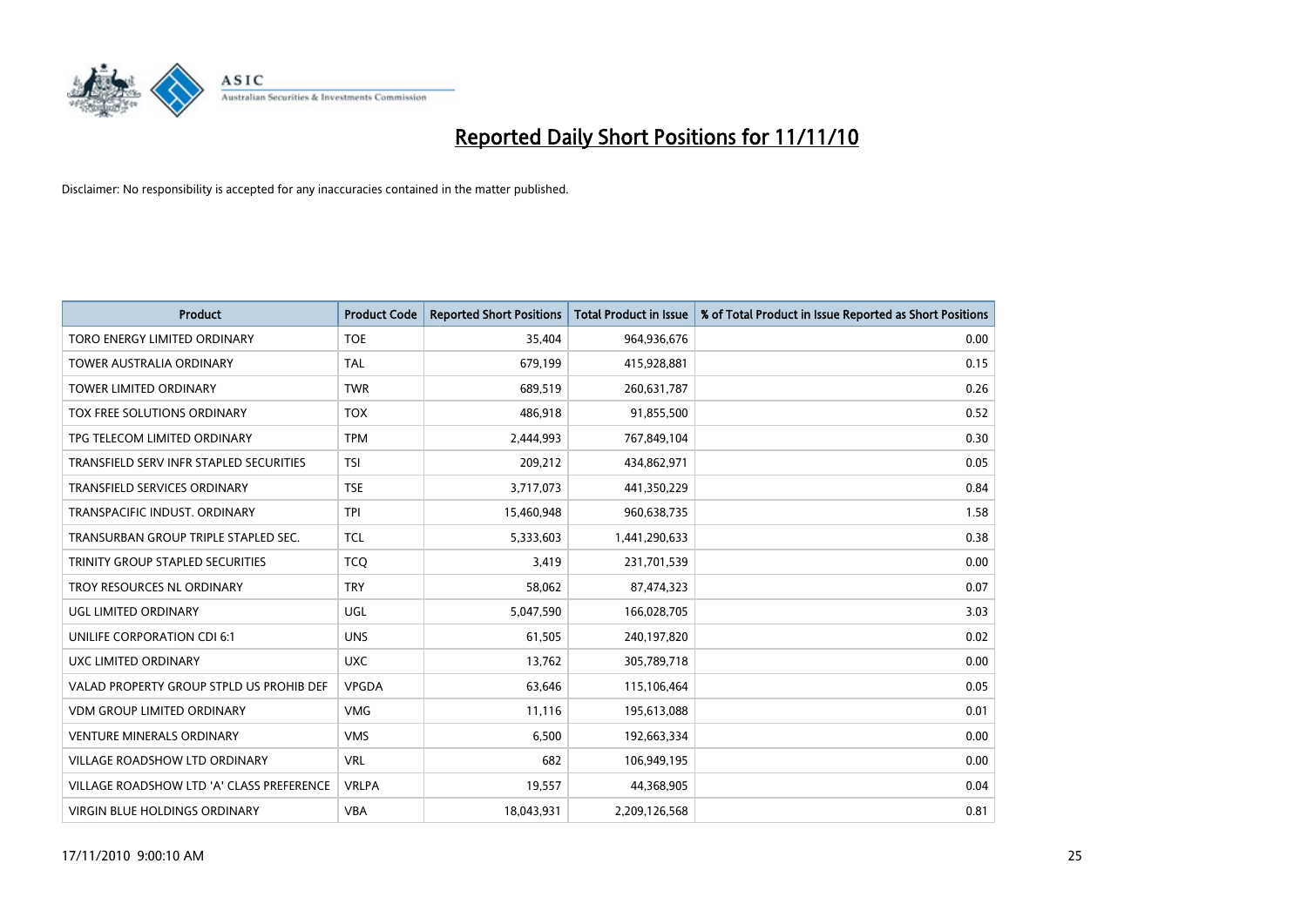

| <b>Product</b>                         | <b>Product Code</b> | <b>Reported Short Positions</b> | <b>Total Product in Issue</b> | % of Total Product in Issue Reported as Short Positions |
|----------------------------------------|---------------------|---------------------------------|-------------------------------|---------------------------------------------------------|
| <b>VISION GROUP HLDGS ORDINARY</b>     | <b>VGH</b>          | 78,000                          | 72,771,187                    | 0.11                                                    |
| VITA GROUP LTD ORDINARY                | <b>VTG</b>          | 75,190                          | 142,499,800                   | 0.05                                                    |
| VITERRA INC CDI 1:1                    | <b>VTA</b>          | 4,177                           | 68,629,939                    | 0.01                                                    |
| <b>WAREHOUSE GROUP ORDINARY</b>        | <b>WHS</b>          | 302,724                         | 311,195,868                   | 0.10                                                    |
| <b>WATPAC LIMITED ORDINARY</b>         | <b>WTP</b>          | 7,535                           | 183,341,382                   | 0.00                                                    |
| <b>WDS LIMITED ORDINARY</b>            | <b>WDS</b>          | 28,932                          | 143,107,458                   | 0.02                                                    |
| <b>WEBIET LIMITED ORDINARY</b>         | <b>WEB</b>          | 103,723                         | 77,361,278                    | 0.14                                                    |
| <b>WESFARMERS LIMITED ORDINARY</b>     | <b>WES</b>          | 21,570,312                      | 1,005,179,423                 | 2.10                                                    |
| WESFARMERS LIMITED PARTIALLY PROTECTED | <b>WESN</b>         | 1,760,801                       | 151,892,739                   | 1.14                                                    |
| WEST AUSTRALIAN NEWS ORDINARY          | <b>WAN</b>          | 6,989,337                       | 219,668,970                   | 3.19                                                    |
| WESTERN AREAS NL ORDINARY              | <b>WSA</b>          | 8,261,259                       | 179,735,899                   | 4.59                                                    |
| WESTERN DESERT RES. ORDINARY           | <b>WDR</b>          | 948                             | 134,511,656                   | 0.00                                                    |
| WESTFIELD GROUP ORD/UNIT STAPLED SEC   | <b>WDC</b>          | 6,702,022                       | 2,307,773,663                 | 0.27                                                    |
| WESTPAC BANKING CORP ORDINARY          | <b>WBC</b>          | 23,064,159                      | 2,989,715,723                 | 0.74                                                    |
| WHITE ENERGY COMPANY ORDINARY          | <b>WEC</b>          | 11,086,943                      | 307,201,811                   | 3.61                                                    |
| <b>WHITEHAVEN COAL ORDINARY</b>        | <b>WHC</b>          | 530,583                         | 493,650,070                   | 0.12                                                    |
| WHK GROUP LIMITED ORDINARY             | <b>WHG</b>          | 34,194                          | 265,142,652                   | 0.01                                                    |
| WINDIMURRA VANADIUM ORDINARY           | <b>WVL</b>          | 163,685                         | 154,278,674                   | 0.11                                                    |
| WOODSIDE PETROLEUM ORDINARY            | <b>WPL</b>          | 2,085,473                       | 783,401,631                   | 0.25                                                    |
| WOOLWORTHS LIMITED ORDINARY            | <b>WOW</b>          | 4,530,120                       | 1,212,322,853                 | 0.33                                                    |